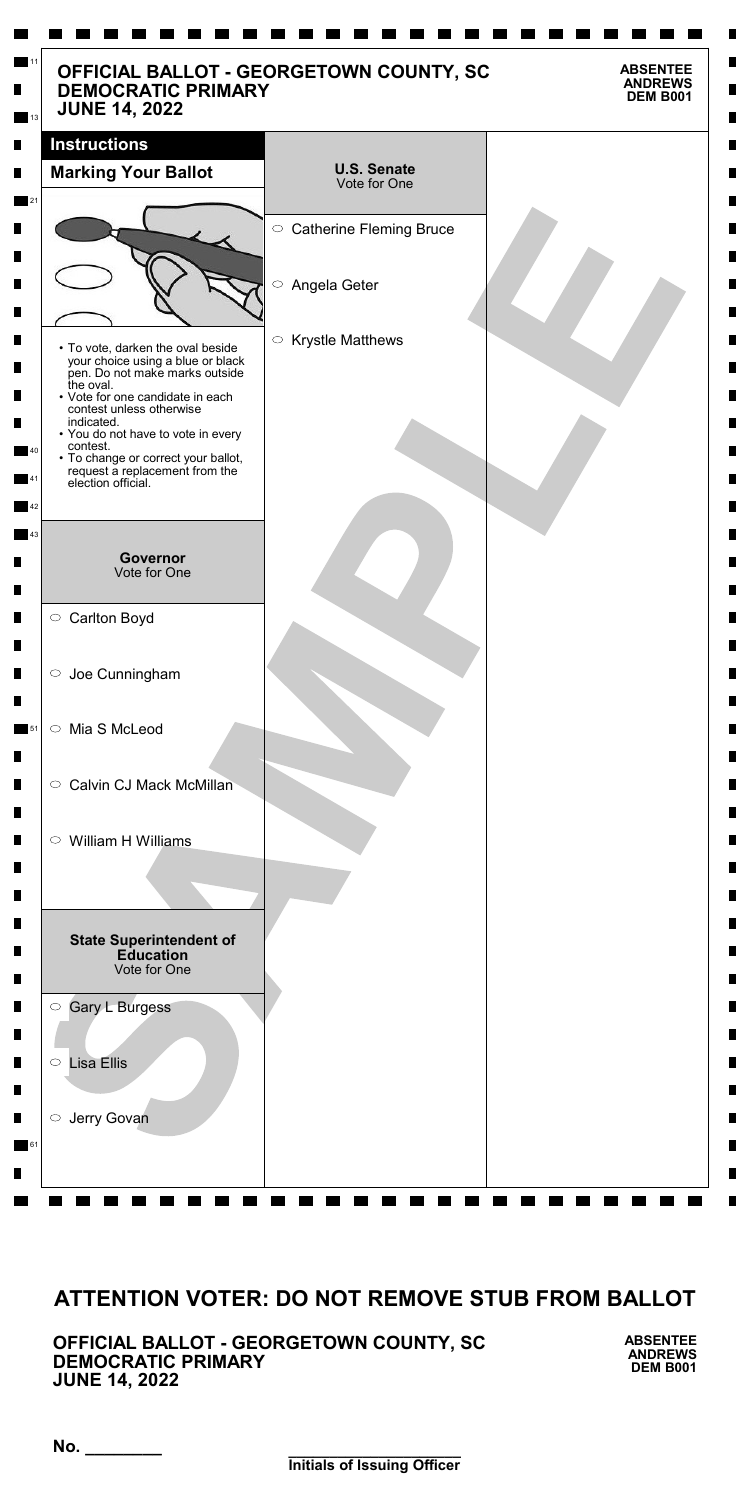**\_\_\_\_\_\_\_\_\_\_\_\_\_\_\_\_\_\_\_\_\_ Initials of Issuing Officer**

**No. \_\_\_\_\_\_\_\_**

**OFFICIAL BALLOT - GEORGETOWN COUNTY, SC DEMOCRATIC PRIMARY JUNE 14, 2022**

**ABSENTEE ANDREWS OUTSIDE DEM B002**

| OFFICIAL BALLOT - GEORGETOWN COUNTY, SC<br><b>DEMOCRATIC PRIMARY</b><br><b>JUNE 14, 2022</b>             |                                    | <b>ABSENTEE</b><br><b>ANDREWS OUTSIDE</b><br><b>DEM B002</b> |
|----------------------------------------------------------------------------------------------------------|------------------------------------|--------------------------------------------------------------|
| <b>Instructions</b>                                                                                      |                                    |                                                              |
| <b>Marking Your Ballot</b>                                                                               | <b>U.S. Senate</b><br>Vote for One |                                                              |
|                                                                                                          | ○ Catherine Fleming Bruce          |                                                              |
|                                                                                                          |                                    |                                                              |
|                                                                                                          | $\bigcirc$<br>Angela Geter         |                                                              |
|                                                                                                          | $\circ$ Krystle Matthews           |                                                              |
| • To vote, darken the oval beside<br>your choice using a blue or black<br>pen. Do not make marks outside |                                    |                                                              |
| the oval.<br>• Vote for one candidate in each<br>contest unless otherwise                                |                                    |                                                              |
| indicated.<br>• You do not have to vote in every<br>contest.                                             |                                    |                                                              |
| • To change or correct your ballot,<br>request a replacement from the<br>election official.              |                                    |                                                              |
|                                                                                                          |                                    |                                                              |
| <b>Governor</b>                                                                                          |                                    |                                                              |
| Vote for One                                                                                             |                                    |                                                              |
| ○ Carlton Boyd                                                                                           |                                    |                                                              |
| $\circ$ Joe Cunningham                                                                                   |                                    |                                                              |
|                                                                                                          |                                    |                                                              |
| Mia S McLeod<br>$\bigcirc$                                                                               |                                    |                                                              |
| <b>Calvin CJ Mack McMillan</b><br>$\bigcirc$                                                             |                                    |                                                              |
|                                                                                                          |                                    |                                                              |
| William H Williams<br>$\bigcirc$                                                                         |                                    |                                                              |
|                                                                                                          |                                    |                                                              |
|                                                                                                          |                                    |                                                              |
| <b>State Superintendent of</b><br><b>Education</b><br>Vote for One                                       |                                    |                                                              |
| C Gary L Burgess                                                                                         |                                    |                                                              |
| <b>Lisa Ellis</b><br>$\bigcirc$                                                                          |                                    |                                                              |

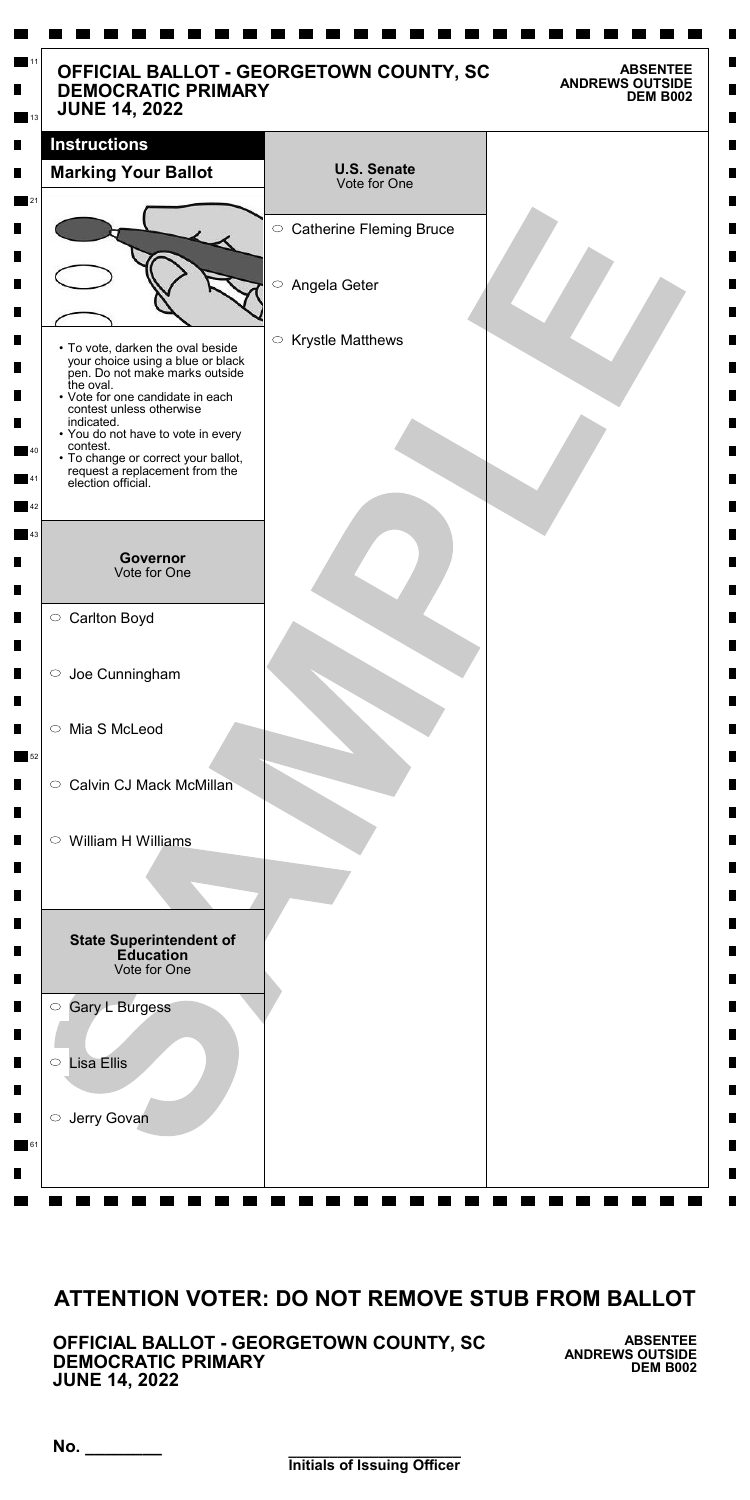**\_\_\_\_\_\_\_\_\_\_\_\_\_\_\_\_\_\_\_\_\_ Initials of Issuing Officer**

**No. \_\_\_\_\_\_\_\_**

**OFFICIAL BALLOT - GEORGETOWN COUNTY, SC DEMOCRATIC PRIMARY JUNE 14, 2022**

**ABSENTEE BETHEL DEM B003**

| <b>DEMOCRATIC PRIMARY</b><br><b>JUNE 14, 2022</b>                                                                                                                                                                                                                                                                                                    | OFFICIAL BALLOT - GEORGETOWN COUNTY, SC | <b>ABSENTEE</b><br><b>BETHEL</b><br><b>DEM B003</b> |
|------------------------------------------------------------------------------------------------------------------------------------------------------------------------------------------------------------------------------------------------------------------------------------------------------------------------------------------------------|-----------------------------------------|-----------------------------------------------------|
| <b>Instructions</b><br><b>Marking Your Ballot</b>                                                                                                                                                                                                                                                                                                    | <b>U.S. Senate</b><br>Vote for One      |                                                     |
|                                                                                                                                                                                                                                                                                                                                                      | ○ Catherine Fleming Bruce               |                                                     |
|                                                                                                                                                                                                                                                                                                                                                      | $\bigcirc$<br>Angela Geter              |                                                     |
| • To vote, darken the oval beside<br>your choice using a blue or black<br>pen. Do not make marks outside<br>the oval.<br>• Vote for one candidate in each<br>contest unless otherwise<br>indicated.<br>• You do not have to vote in every<br>contest.<br>• To change or correct your ballot,<br>request a replacement from the<br>election official. | $\circ$ Krystle Matthews                |                                                     |
| <b>Governor</b><br>Vote for One                                                                                                                                                                                                                                                                                                                      |                                         |                                                     |
| $\circ$ Carlton Boyd                                                                                                                                                                                                                                                                                                                                 |                                         |                                                     |
| $\circ$ Joe Cunningham                                                                                                                                                                                                                                                                                                                               |                                         |                                                     |
| ○ Mia S McLeod                                                                                                                                                                                                                                                                                                                                       |                                         |                                                     |
| <b>Calvin CJ Mack McMillan</b><br>$\circ$                                                                                                                                                                                                                                                                                                            |                                         |                                                     |
| $\circ$ William H Williams                                                                                                                                                                                                                                                                                                                           |                                         |                                                     |
| <b>State Superintendent of</b><br><b>Education</b><br>Vote for One                                                                                                                                                                                                                                                                                   |                                         |                                                     |
| Gary L Burgess<br>$\bigcirc$                                                                                                                                                                                                                                                                                                                         |                                         |                                                     |
| <b>Lisa Ellis</b><br>$\bigcirc$                                                                                                                                                                                                                                                                                                                      |                                         |                                                     |

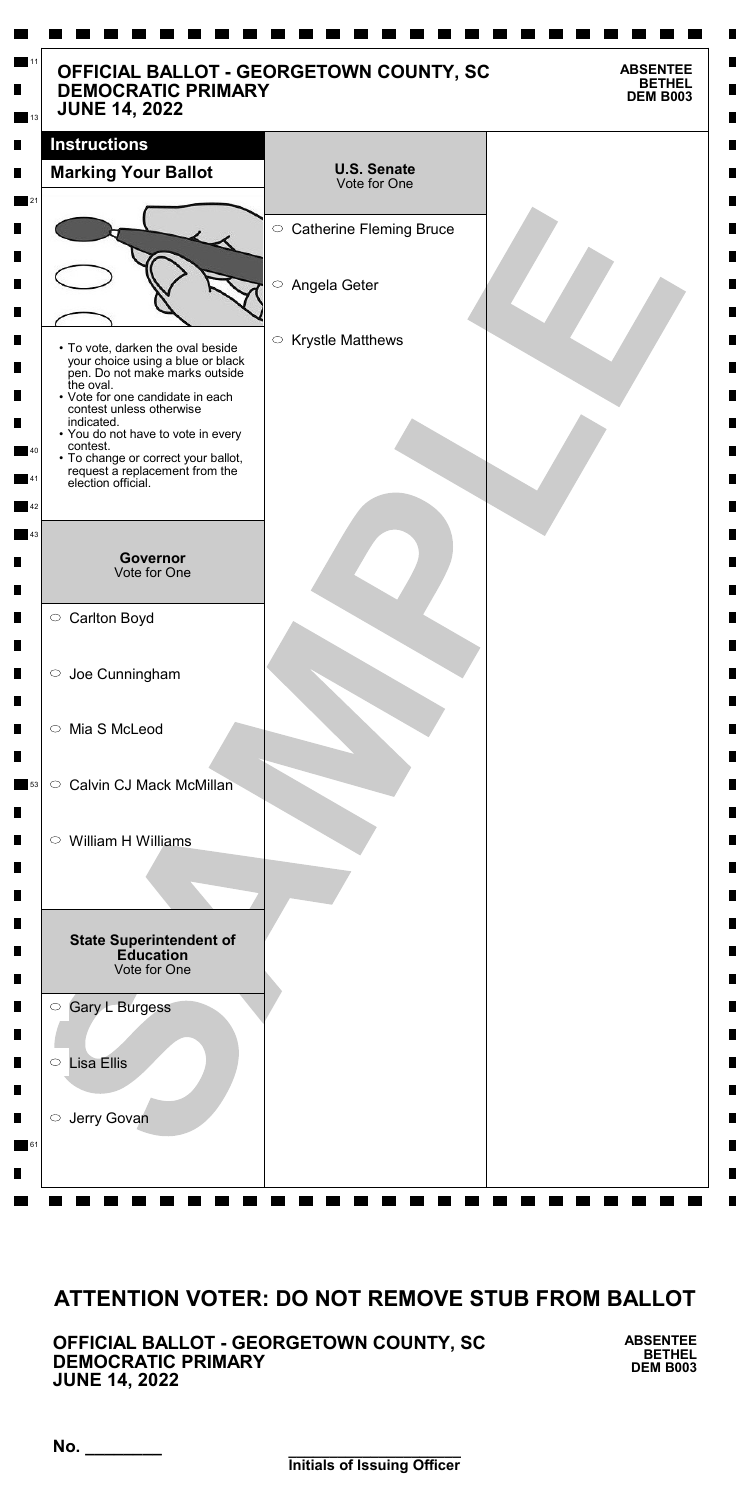**\_\_\_\_\_\_\_\_\_\_\_\_\_\_\_\_\_\_\_\_\_ Initials of Issuing Officer**

**No. \_\_\_\_\_\_\_\_**

**OFFICIAL BALLOT - GEORGETOWN COUNTY, SC DEMOCRATIC PRIMARY JUNE 14, 2022**

**ABSENTEE BLACK RIVER DEM B004**

| <b>DEMOCRATIC PRIMARY</b><br><b>JUNE 14, 2022</b>                                                                             | OFFICIAL BALLOT - GEORGETOWN COUNTY, SC | <b>BLACK RIVER</b><br><b>DEM B004</b> |
|-------------------------------------------------------------------------------------------------------------------------------|-----------------------------------------|---------------------------------------|
| <b>Instructions</b>                                                                                                           |                                         |                                       |
| <b>Marking Your Ballot</b>                                                                                                    | <b>U.S. Senate</b><br>Vote for One      |                                       |
|                                                                                                                               | $\circ$ Catherine Fleming Bruce         |                                       |
|                                                                                                                               | $\bigcirc$<br>Angela Geter              |                                       |
| • To vote, darken the oval beside<br>your choice using a blue or black<br>pen. Do not make marks outside                      | $\circ$ Krystle Matthews                |                                       |
| the oval.<br>• Vote for one candidate in each<br>contest unless otherwise<br>indicated.<br>• You do not have to vote in every |                                         |                                       |
| contest.<br>• To change or correct your ballot,<br>request a replacement from the<br>election official.                       |                                         |                                       |
|                                                                                                                               |                                         |                                       |
| Governor<br>Vote for One                                                                                                      |                                         |                                       |
| ○ Carlton Boyd                                                                                                                |                                         |                                       |
| $\circ$ Joe Cunningham                                                                                                        |                                         |                                       |
| ○ Mia S McLeod                                                                                                                |                                         |                                       |
| <b>Calvin CJ Mack McMillan</b><br>$\circ$                                                                                     |                                         |                                       |
| $\circ$ William H Williams                                                                                                    |                                         |                                       |
|                                                                                                                               |                                         |                                       |
| <b>State Superintendent of</b><br><b>Education</b><br>Vote for One                                                            |                                         |                                       |
| <b>Gary L Burgess</b><br>$\bigcirc$                                                                                           |                                         |                                       |
| <b>Lisa Ellis</b><br>$\bigcirc$                                                                                               |                                         |                                       |

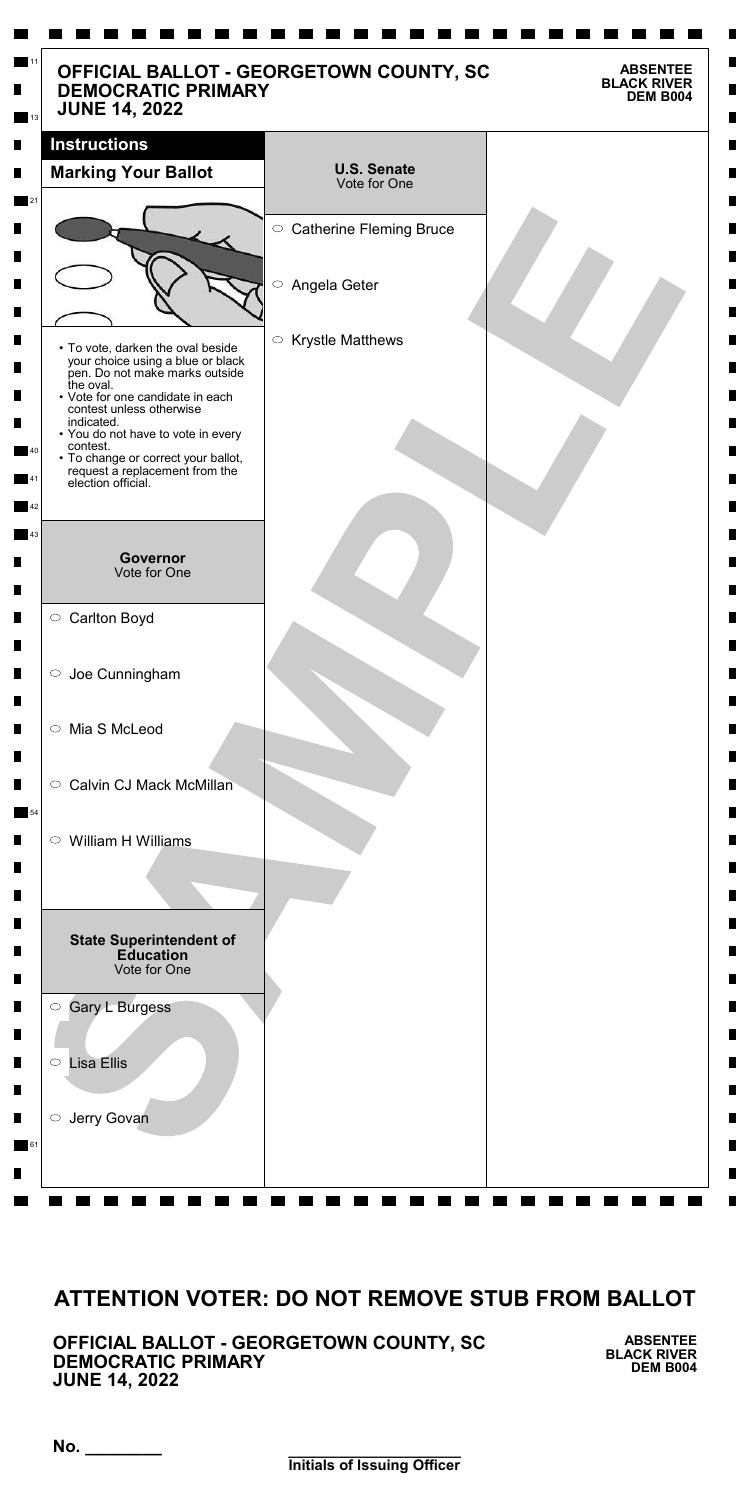**\_\_\_\_\_\_\_\_\_\_\_\_\_\_\_\_\_\_\_\_\_ Initials of Issuing Officer**

**No. \_\_\_\_\_\_\_\_**

**OFFICIAL BALLOT - GEORGETOWN COUNTY, SC DEMOCRATIC PRIMARY JUNE 14, 2022**

**ABSENTEE BROWN'S FERRY DEM B005**

| OFFICIAL BALLOT - GEORGETOWN COUNTY, SC<br><b>DEMOCRATIC PRIMARY</b><br><b>JUNE 14, 2022</b>             |                                       | <b>ABSENTEE</b><br><b>BROWN'S FERRY</b><br><b>DEM B005</b> |
|----------------------------------------------------------------------------------------------------------|---------------------------------------|------------------------------------------------------------|
| <b>Instructions</b>                                                                                      |                                       |                                                            |
| <b>Marking Your Ballot</b>                                                                               | <b>U.S. Senate</b><br>Vote for One    |                                                            |
|                                                                                                          | ○ Catherine Fleming Bruce             |                                                            |
|                                                                                                          |                                       |                                                            |
|                                                                                                          | $\bigcirc$<br>Angela Geter            |                                                            |
|                                                                                                          |                                       |                                                            |
| • To vote, darken the oval beside<br>your choice using a blue or black<br>pen. Do not make marks outside | <b>Krystle Matthews</b><br>$\bigcirc$ |                                                            |
| the oval.<br>• Vote for one candidate in each<br>contest unless otherwise                                |                                       |                                                            |
| indicated.<br>• You do not have to vote in every<br>contest.                                             |                                       |                                                            |
| • To change or correct your ballot,<br>request a replacement from the<br>election official.              |                                       |                                                            |
|                                                                                                          |                                       |                                                            |
| <b>Governor</b>                                                                                          |                                       |                                                            |
| Vote for One                                                                                             |                                       |                                                            |
| ○ Carlton Boyd                                                                                           |                                       |                                                            |
| $\circ$ Joe Cunningham                                                                                   |                                       |                                                            |
|                                                                                                          |                                       |                                                            |
| Mia S McLeod<br>$\bigcirc$                                                                               |                                       |                                                            |
| <b>Calvin CJ Mack McMillan</b><br>$\circ$                                                                |                                       |                                                            |
|                                                                                                          |                                       |                                                            |
| William H Williams<br>$\circ$                                                                            |                                       |                                                            |
|                                                                                                          |                                       |                                                            |
|                                                                                                          |                                       |                                                            |
| <b>State Superintendent of</b><br><b>Education</b><br>Vote for One                                       |                                       |                                                            |
| <b>Gary L Burgess</b><br>$\bigcirc$                                                                      |                                       |                                                            |
| <b>Lisa Ellis</b><br>$\bigcirc$                                                                          |                                       |                                                            |

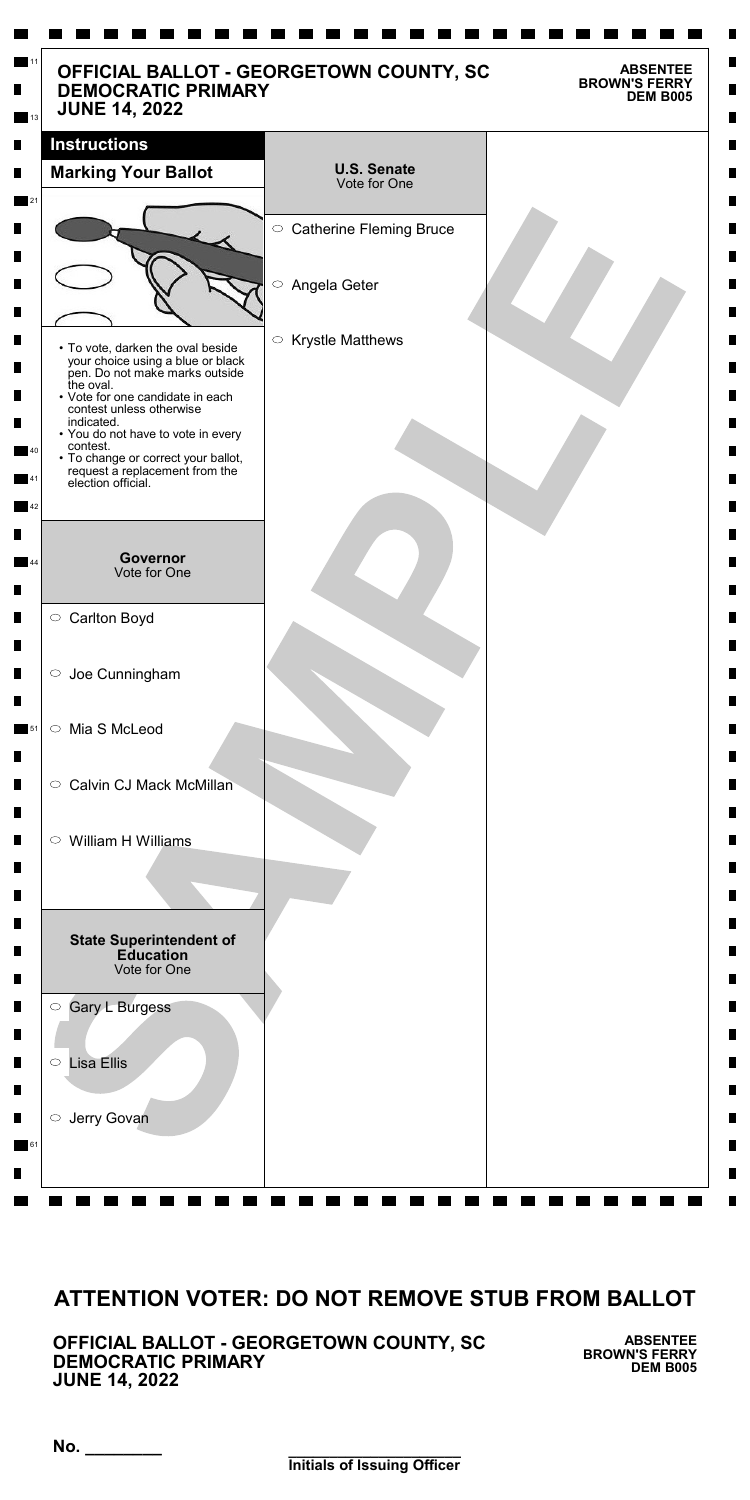**No. \_\_\_\_\_\_\_\_**

**OFFICIAL BALLOT - GEORGETOWN COUNTY, SC DEMOCRATIC PRIMARY JUNE 14, 2022**

**ABSENTEE CARVER'S BAY DEM B006**

| OFFICIAL BALLOT - GEORGETOWN COUNTY, SC<br><b>DEMOCRATIC PRIMARY</b><br><b>JUNE 14, 2022</b>             |                                       | <b>ABSENTEE</b><br><b>CARVER'S BAY</b><br><b>DEM B006</b> |
|----------------------------------------------------------------------------------------------------------|---------------------------------------|-----------------------------------------------------------|
| <b>Instructions</b>                                                                                      |                                       |                                                           |
| <b>Marking Your Ballot</b>                                                                               | <b>U.S. Senate</b><br>Vote for One    |                                                           |
|                                                                                                          |                                       |                                                           |
|                                                                                                          | ○ Catherine Fleming Bruce             |                                                           |
|                                                                                                          | $\bigcirc$<br>Angela Geter            |                                                           |
|                                                                                                          |                                       |                                                           |
| • To vote, darken the oval beside<br>your choice using a blue or black<br>pen. Do not make marks outside | <b>Krystle Matthews</b><br>$\bigcirc$ |                                                           |
| the oval.<br>• Vote for one candidate in each<br>contest unless otherwise                                |                                       |                                                           |
| indicated.<br>• You do not have to vote in every<br>contest.                                             |                                       |                                                           |
| • To change or correct your ballot,<br>request a replacement from the<br>election official.              |                                       |                                                           |
|                                                                                                          |                                       |                                                           |
|                                                                                                          |                                       |                                                           |
| <b>Governor</b><br>Vote for One                                                                          |                                       |                                                           |
| ○ Carlton Boyd                                                                                           |                                       |                                                           |
|                                                                                                          |                                       |                                                           |
| $\circ$ Joe Cunningham                                                                                   |                                       |                                                           |
| Mia S McLeod<br>$\bigcirc$                                                                               |                                       |                                                           |
|                                                                                                          |                                       |                                                           |
| <b>Calvin CJ Mack McMillan</b><br>$\circ$                                                                |                                       |                                                           |
| William H Williams<br>$\circ$                                                                            |                                       |                                                           |
|                                                                                                          |                                       |                                                           |
|                                                                                                          |                                       |                                                           |
| <b>State Superintendent of</b>                                                                           |                                       |                                                           |
| <b>Education</b><br>Vote for One                                                                         |                                       |                                                           |
| <b>Gary L Burgess</b><br>$\bigcirc$                                                                      |                                       |                                                           |
|                                                                                                          |                                       |                                                           |

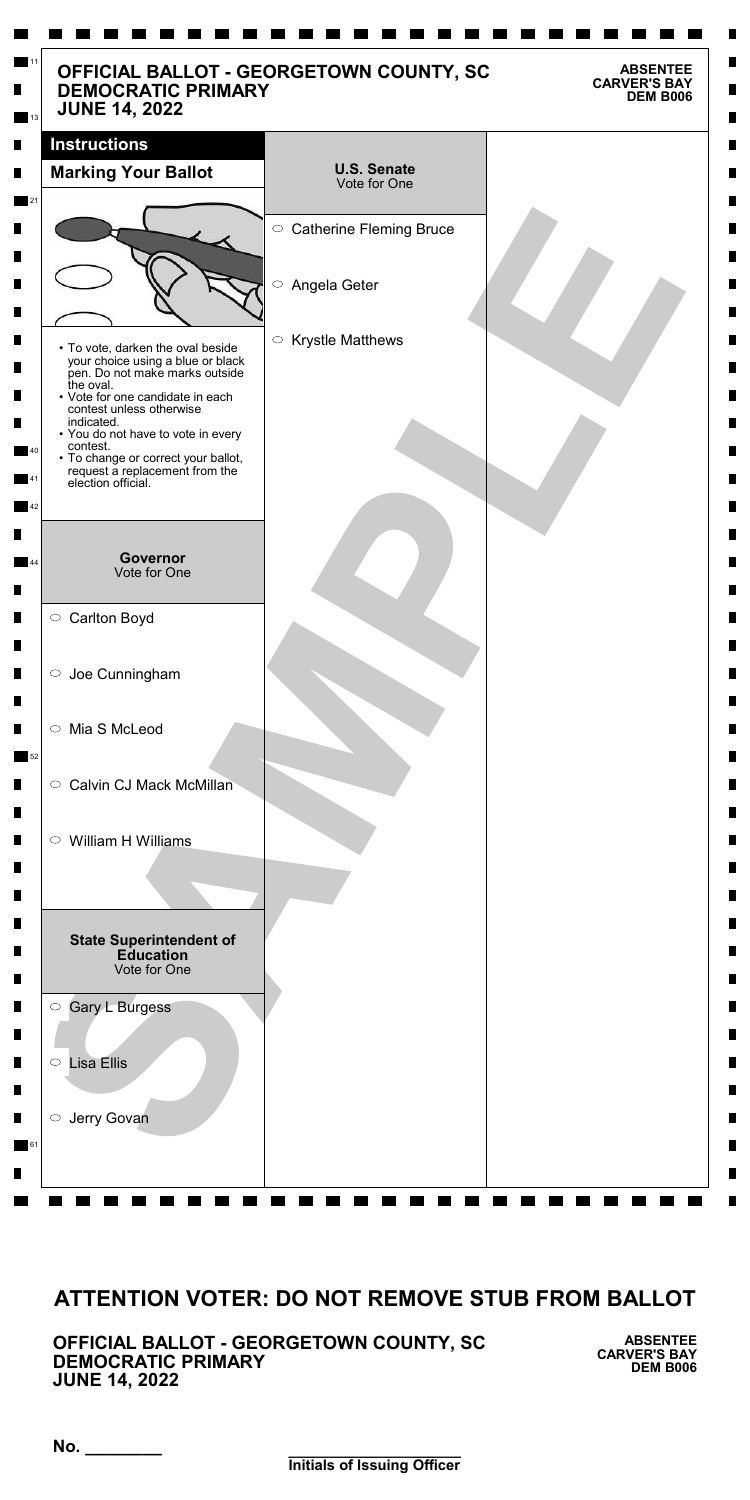**\_\_\_\_\_\_\_\_\_\_\_\_\_\_\_\_\_\_\_\_\_ Initials of Issuing Officer**

**No. \_\_\_\_\_\_\_\_**

**OFFICIAL BALLOT - GEORGETOWN COUNTY, SC DEMOCRATIC PRIMARY JUNE 14, 2022**

**ABSENTEE LAMBERT TOWN DEM B007**

| <b>DEMOCRATIC PRIMARY</b><br><b>JUNE 14, 2022</b>                                                        | OFFICIAL BALLOT - GEORGETOWN COUNTY, SC | <b>ABSENTEE</b><br><b>LAMBERT TOWN</b><br><b>DEM B007</b> |
|----------------------------------------------------------------------------------------------------------|-----------------------------------------|-----------------------------------------------------------|
| <b>Instructions</b>                                                                                      |                                         |                                                           |
| <b>Marking Your Ballot</b>                                                                               | <b>U.S. Senate</b><br>Vote for One      |                                                           |
|                                                                                                          | ○ Catherine Fleming Bruce               |                                                           |
|                                                                                                          | $\bigcirc$<br>Angela Geter              |                                                           |
| • To vote, darken the oval beside<br>your choice using a blue or black<br>pen. Do not make marks outside | <b>Krystle Matthews</b><br>$\bigcirc$   |                                                           |
| the oval.<br>• Vote for one candidate in each<br>contest unless otherwise<br>indicated.                  |                                         |                                                           |
| • You do not have to vote in every<br>contest.<br>• To change or correct your ballot,                    |                                         |                                                           |
| request a replacement from the<br>election official.                                                     |                                         |                                                           |
| <b>Governor</b><br>Vote for One                                                                          |                                         |                                                           |
| ○ Carlton Boyd                                                                                           |                                         |                                                           |
| $\circ$ Joe Cunningham                                                                                   |                                         |                                                           |
| ○ Mia S McLeod                                                                                           |                                         |                                                           |
| <b>Calvin CJ Mack McMillan</b><br>$\circ$                                                                |                                         |                                                           |
| William H Williams<br>$\circ$                                                                            |                                         |                                                           |
|                                                                                                          |                                         |                                                           |
| <b>State Superintendent of</b><br><b>Education</b><br>Vote for One                                       |                                         |                                                           |
| <b>Gary L Burgess</b><br>$\bigcirc$                                                                      |                                         |                                                           |
| <b>Lisa Ellis</b><br>$\bigcirc$                                                                          |                                         |                                                           |

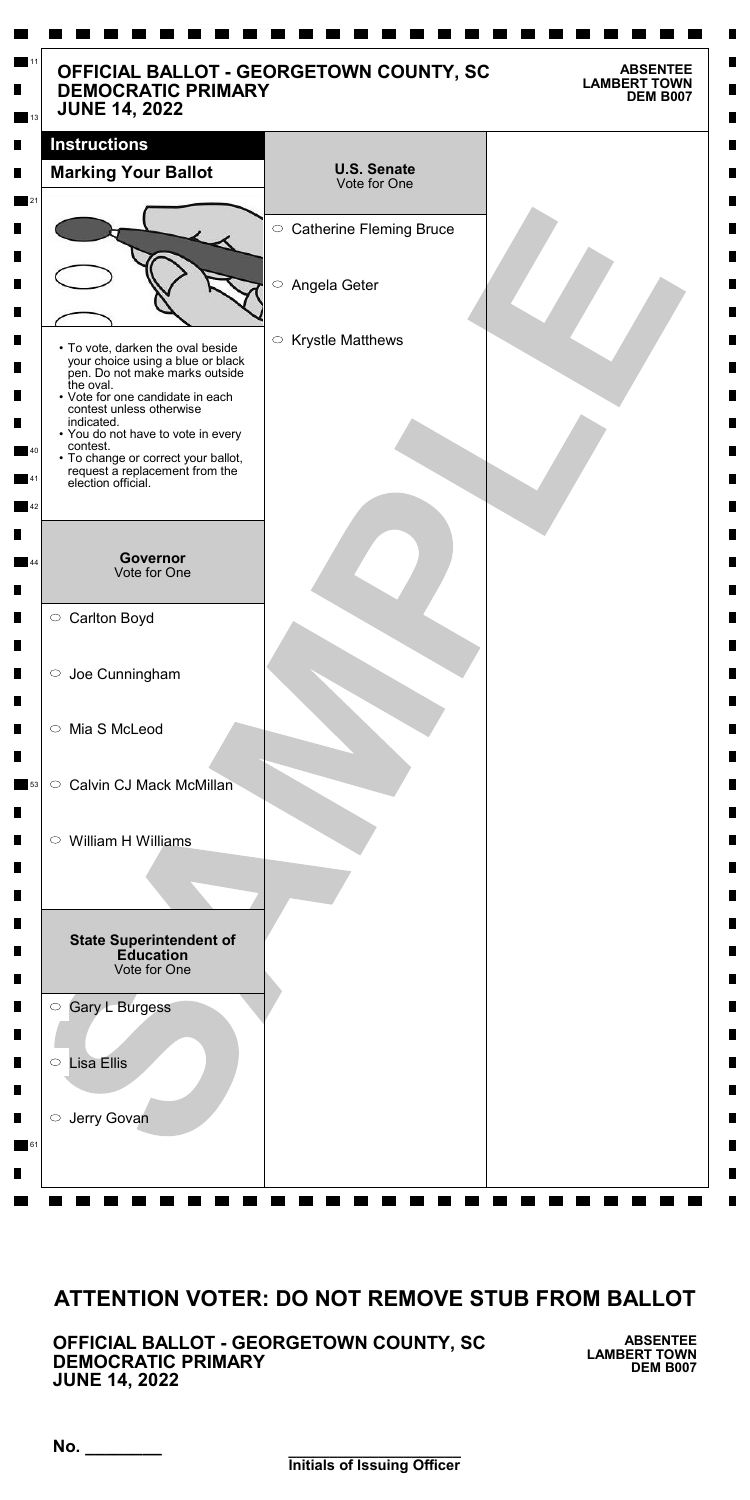**\_\_\_\_\_\_\_\_\_\_\_\_\_\_\_\_\_\_\_\_\_ Initials of Issuing Officer**

**No. \_\_\_\_\_\_\_\_**

**OFFICIAL BALLOT - GEORGETOWN COUNTY, SC DEMOCRATIC PRIMARY JUNE 14, 2022**

**ABSENTEE CHOPPEE DEM B008**

| <b>DEMOCRATIC PRIMARY</b><br><b>JUNE 14, 2022</b>                                                                                             | OFFICIAL BALLOT - GEORGETOWN COUNTY, SC | <b>ABSENTEE</b><br><b>CHOPPEE</b><br><b>DEM B008</b> |
|-----------------------------------------------------------------------------------------------------------------------------------------------|-----------------------------------------|------------------------------------------------------|
| <b>Instructions</b>                                                                                                                           |                                         |                                                      |
| <b>Marking Your Ballot</b>                                                                                                                    | <b>U.S. Senate</b><br>Vote for One      |                                                      |
|                                                                                                                                               | $\circ$ Catherine Fleming Bruce         |                                                      |
|                                                                                                                                               | $\bigcirc$<br>Angela Geter              |                                                      |
| • To vote, darken the oval beside<br>your choice using a blue or black<br>pen. Do not make marks outside                                      | $\circ$ Krystle Matthews                |                                                      |
| the oval.<br>• Vote for one candidate in each<br>contest unless otherwise<br>indicated.                                                       |                                         |                                                      |
| • You do not have to vote in every<br>contest.<br>• To change or correct your ballot,<br>request a replacement from the<br>election official. |                                         |                                                      |
|                                                                                                                                               |                                         |                                                      |
| Governor<br>Vote for One                                                                                                                      |                                         |                                                      |
| ○ Carlton Boyd                                                                                                                                |                                         |                                                      |
| $\circ$ Joe Cunningham                                                                                                                        |                                         |                                                      |
| ○ Mia S McLeod                                                                                                                                |                                         |                                                      |
| <b>Calvin CJ Mack McMillan</b><br>$\circ$                                                                                                     |                                         |                                                      |
| $\circ$ William H Williams                                                                                                                    |                                         |                                                      |
|                                                                                                                                               |                                         |                                                      |
| <b>State Superintendent of</b><br><b>Education</b><br>Vote for One                                                                            |                                         |                                                      |
| <b>Gary L Burgess</b><br>$\bigcirc$                                                                                                           |                                         |                                                      |
| <b>Lisa Ellis</b><br>$\bigcirc$                                                                                                               |                                         |                                                      |

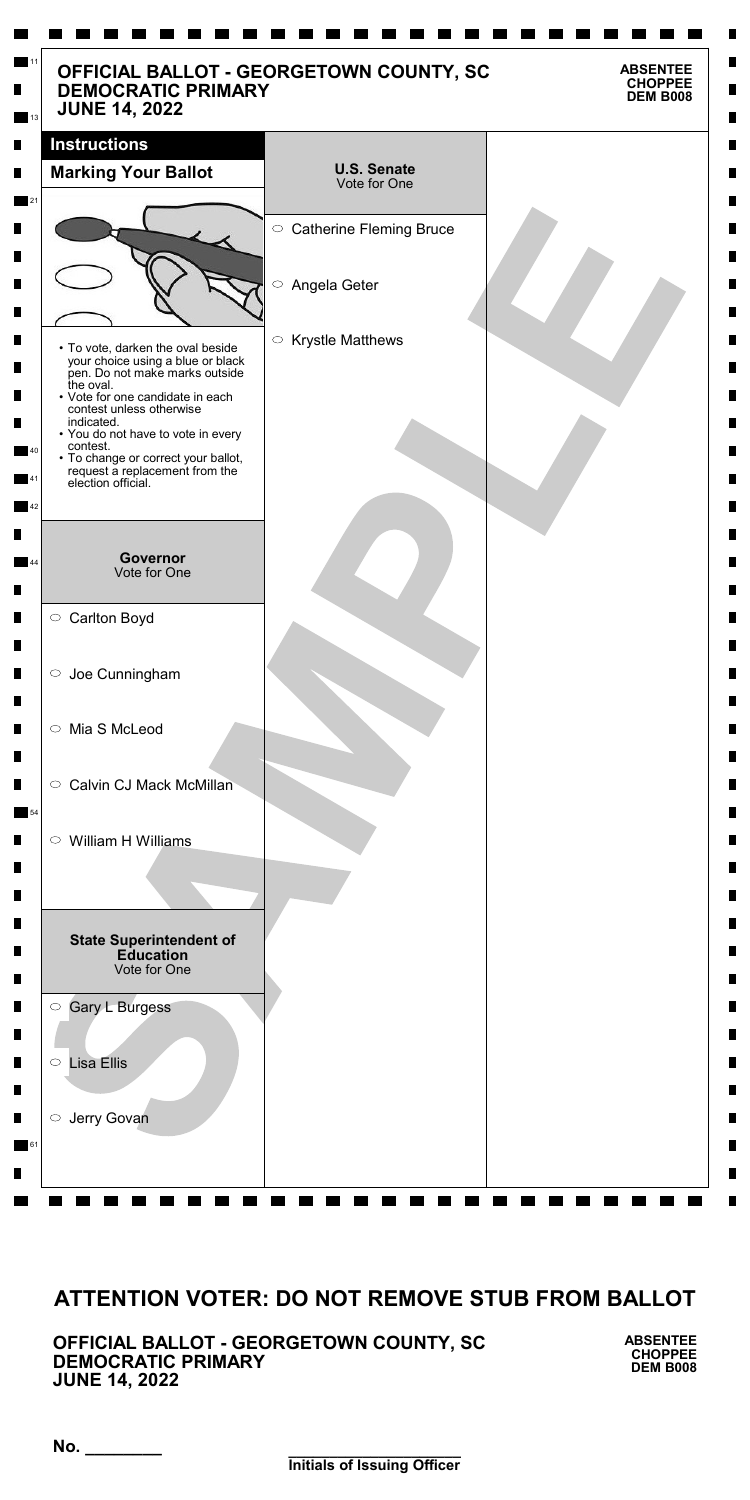**\_\_\_\_\_\_\_\_\_\_\_\_\_\_\_\_\_\_\_\_\_ Initials of Issuing Officer**

**No. \_\_\_\_\_\_\_\_**

**OFFICIAL BALLOT - GEORGETOWN COUNTY, SC DEMOCRATIC PRIMARY JUNE 14, 2022**

**ABSENTEE DREAMKEEPERS DEM B009**

| OFFICIAL BALLOT - GEORGETOWN COUNTY, SC<br><b>DEMOCRATIC PRIMARY</b><br><b>JUNE 14, 2022</b>             |                                       | <b>ABSENTEE</b><br><b>DREAMKEEPERS</b><br><b>DEM B009</b> |
|----------------------------------------------------------------------------------------------------------|---------------------------------------|-----------------------------------------------------------|
| <b>Instructions</b>                                                                                      |                                       |                                                           |
| <b>Marking Your Ballot</b>                                                                               | <b>U.S. Senate</b><br>Vote for One    |                                                           |
|                                                                                                          | ○ Catherine Fleming Bruce             |                                                           |
|                                                                                                          |                                       |                                                           |
|                                                                                                          | $\bigcirc$<br>Angela Geter            |                                                           |
|                                                                                                          |                                       |                                                           |
| • To vote, darken the oval beside<br>your choice using a blue or black<br>pen. Do not make marks outside | <b>Krystle Matthews</b><br>$\bigcirc$ |                                                           |
| the oval.<br>• Vote for one candidate in each<br>contest unless otherwise                                |                                       |                                                           |
| indicated.<br>• You do not have to vote in every                                                         |                                       |                                                           |
| contest.<br>• To change or correct your ballot,<br>request a replacement from the<br>election official.  |                                       |                                                           |
|                                                                                                          |                                       |                                                           |
|                                                                                                          |                                       |                                                           |
| <b>Governor</b><br>Vote for One                                                                          |                                       |                                                           |
| ○ Carlton Boyd                                                                                           |                                       |                                                           |
| $\circ$ Joe Cunningham                                                                                   |                                       |                                                           |
|                                                                                                          |                                       |                                                           |
| Mia S McLeod<br>$\bigcirc$                                                                               |                                       |                                                           |
| <b>Calvin CJ Mack McMillan</b><br>$\circ$                                                                |                                       |                                                           |
|                                                                                                          |                                       |                                                           |
| William H Williams<br>$\circ$                                                                            |                                       |                                                           |
|                                                                                                          |                                       |                                                           |
|                                                                                                          |                                       |                                                           |
| <b>State Superintendent of</b><br><b>Education</b><br>Vote for One                                       |                                       |                                                           |
| <b>Gary L Burgess</b><br>$\bigcirc$                                                                      |                                       |                                                           |
| <b>Lisa Ellis</b><br>$\bigcirc$                                                                          |                                       |                                                           |

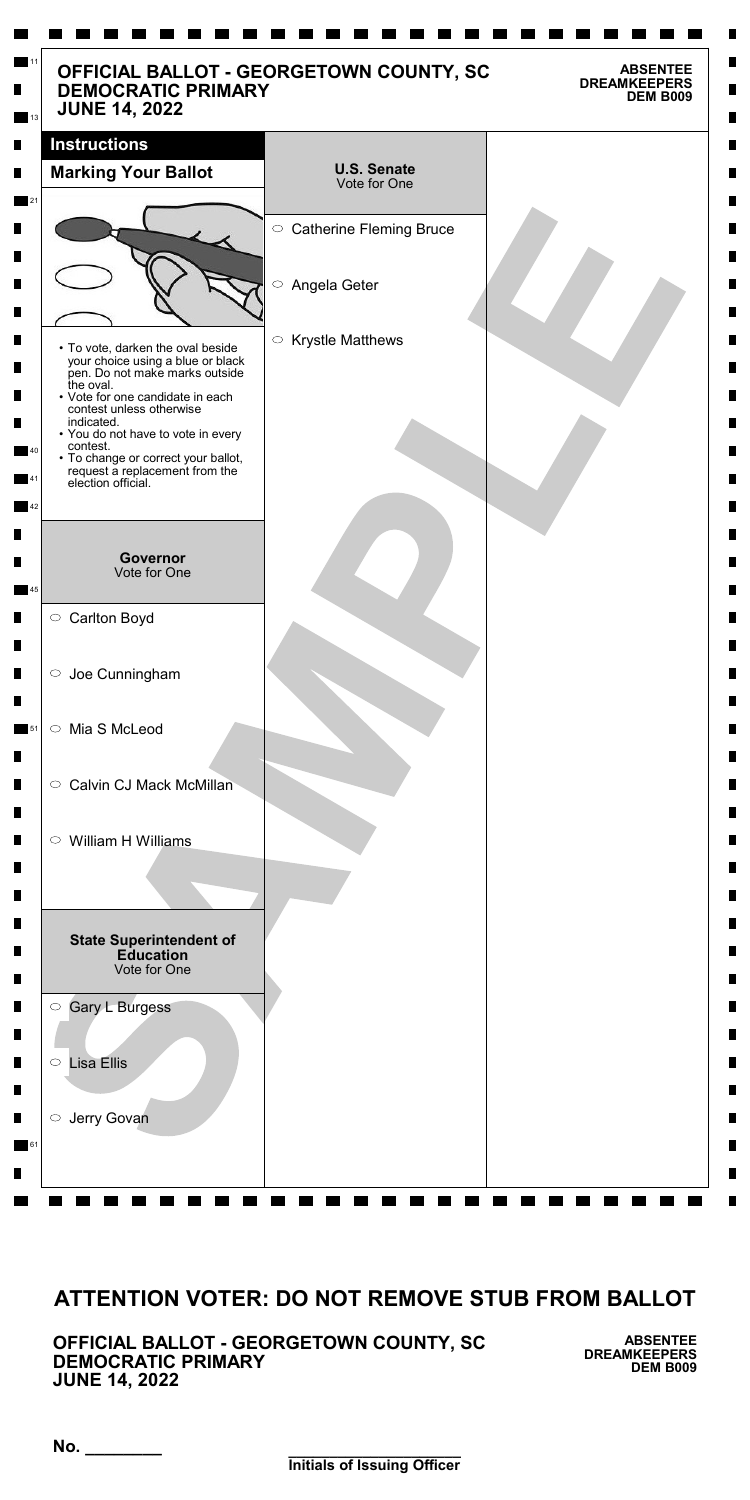**\_\_\_\_\_\_\_\_\_\_\_\_\_\_\_\_\_\_\_\_\_ Initials of Issuing Officer**

**No. \_\_\_\_\_\_\_\_**

**OFFICIAL BALLOT - GEORGETOWN COUNTY, SC DEMOCRATIC PRIMARY JUNE 14, 2022**

**ABSENTEE FOLLY GROVE DEM B010**

| <b>DEMOCRATIC PRIMARY</b><br><b>JUNE 14, 2022</b>                                                        | OFFICIAL BALLOT - GEORGETOWN COUNTY, SC | <b>ABSENTEE</b><br><b>FOLLY GROVE</b><br><b>DEM B010</b> |
|----------------------------------------------------------------------------------------------------------|-----------------------------------------|----------------------------------------------------------|
| <b>Instructions</b>                                                                                      |                                         |                                                          |
| <b>Marking Your Ballot</b>                                                                               | <b>U.S. Senate</b><br>Vote for One      |                                                          |
|                                                                                                          |                                         |                                                          |
|                                                                                                          | ○ Catherine Fleming Bruce               |                                                          |
|                                                                                                          | $\bigcirc$<br>Angela Geter              |                                                          |
|                                                                                                          |                                         |                                                          |
| • To vote, darken the oval beside<br>your choice using a blue or black<br>pen. Do not make marks outside | <b>Krystle Matthews</b><br>$\bigcirc$   |                                                          |
| the oval.<br>• Vote for one candidate in each<br>contest unless otherwise                                |                                         |                                                          |
| indicated.<br>• You do not have to vote in every<br>contest.                                             |                                         |                                                          |
| • To change or correct your ballot,<br>request a replacement from the<br>election official.              |                                         |                                                          |
|                                                                                                          |                                         |                                                          |
| <b>Governor</b>                                                                                          |                                         |                                                          |
| Vote for One                                                                                             |                                         |                                                          |
| ○ Carlton Boyd                                                                                           |                                         |                                                          |
| $\circ$ Joe Cunningham                                                                                   |                                         |                                                          |
|                                                                                                          |                                         |                                                          |
| Mia S McLeod<br>$\bigcirc$                                                                               |                                         |                                                          |
|                                                                                                          |                                         |                                                          |
| <b>Calvin CJ Mack McMillan</b><br>$\bigcirc$                                                             |                                         |                                                          |
| William H Williams<br>$\bigcirc$                                                                         |                                         |                                                          |
|                                                                                                          |                                         |                                                          |
|                                                                                                          |                                         |                                                          |
| <b>State Superintendent of</b>                                                                           |                                         |                                                          |
| <b>Education</b><br>Vote for One                                                                         |                                         |                                                          |
| <b>Gary L Burgess</b><br>$\bigcirc$                                                                      |                                         |                                                          |
|                                                                                                          |                                         |                                                          |
| <b>Lisa Ellis</b><br>$\bigcirc$                                                                          |                                         |                                                          |

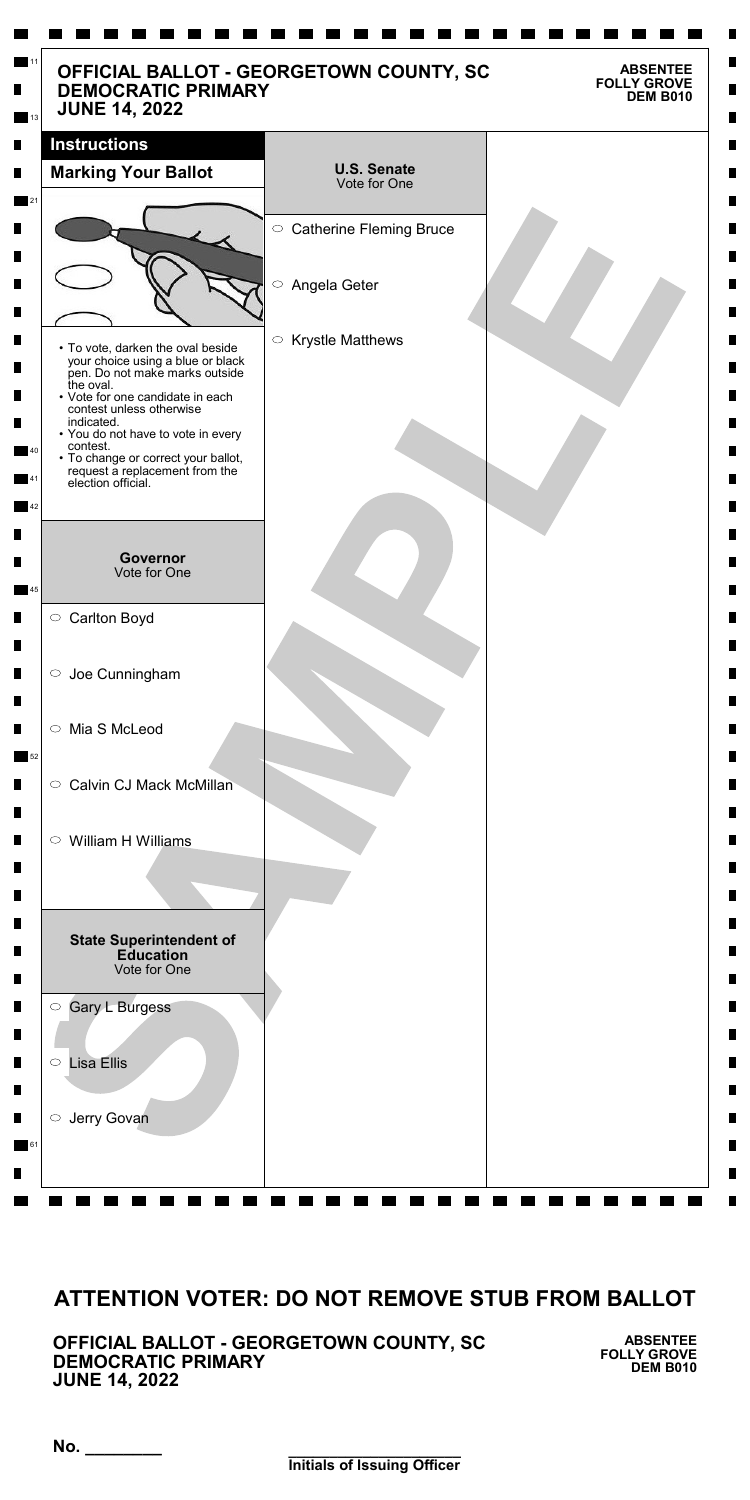**\_\_\_\_\_\_\_\_\_\_\_\_\_\_\_\_\_\_\_\_\_ Initials of Issuing Officer**

**No. \_\_\_\_\_\_\_\_**

**OFFICIAL BALLOT - GEORGETOWN COUNTY, SC DEMOCRATIC PRIMARY JUNE 14, 2022**

**ABSENTEE GEORGETOWN NO. 1 DEM B011**

| <b>JUNE 14, 2022</b>                                                                                     |                                    |
|----------------------------------------------------------------------------------------------------------|------------------------------------|
| <b>Instructions</b>                                                                                      |                                    |
| <b>Marking Your Ballot</b>                                                                               | <b>U.S. Senate</b><br>Vote for One |
|                                                                                                          | ○ Catherine Fleming Bruce          |
|                                                                                                          |                                    |
|                                                                                                          | $\bigcirc$<br>Angela Geter         |
| • To vote, darken the oval beside<br>your choice using a blue or black<br>pen. Do not make marks outside | $\circ$ Krystle Matthews           |
| the oval.<br>• Vote for one candidate in each<br>contest unless otherwise<br>indicated.                  |                                    |
| • You do not have to vote in every<br>contest.<br>• To change or correct your ballot,                    |                                    |
| request a replacement from the<br>election official.                                                     |                                    |
|                                                                                                          |                                    |
| <b>Governor</b><br>Vote for One                                                                          |                                    |
|                                                                                                          |                                    |
| ○ Carlton Boyd                                                                                           |                                    |
| $\circ$ Joe Cunningham                                                                                   |                                    |
| ○ Mia S McLeod                                                                                           |                                    |
| Calvin CJ Mack McMillan<br>$\circ$                                                                       |                                    |
| William H Williams<br>$\circ$                                                                            |                                    |
|                                                                                                          |                                    |
| <b>State Superintendent of</b><br><b>Education</b><br>Vote for One                                       |                                    |
| Gary L Burgess<br>$\bigcirc$                                                                             |                                    |

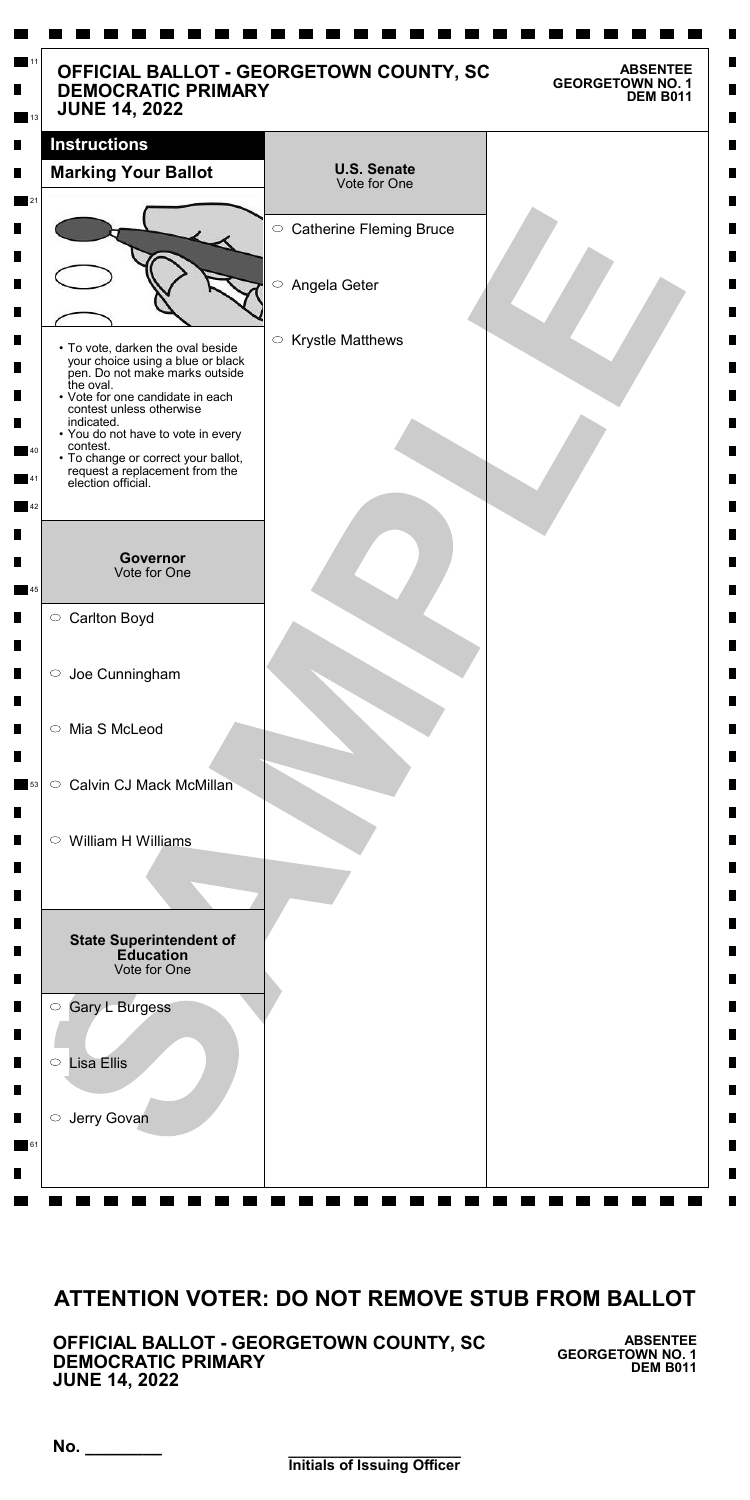**\_\_\_\_\_\_\_\_\_\_\_\_\_\_\_\_\_\_\_\_\_ Initials of Issuing Officer**

**No. \_\_\_\_\_\_\_\_**

**OFFICIAL BALLOT - GEORGETOWN COUNTY, SC DEMOCRATIC PRIMARY JUNE 14, 2022**

**ABSENTEE GEORGETOWN NO. 3 DEM B012**

| <b>Instructions</b>                                                                                                          |                                       |
|------------------------------------------------------------------------------------------------------------------------------|---------------------------------------|
| <b>Marking Your Ballot</b>                                                                                                   | <b>U.S. Senate</b><br>Vote for One    |
|                                                                                                                              | ○ Catherine Fleming Bruce             |
|                                                                                                                              | $\bigcirc$<br>Angela Geter            |
| • To vote, darken the oval beside<br>your choice using a blue or black<br>pen. Do not make marks outside<br>the oval.        | <b>Krystle Matthews</b><br>$\bigcirc$ |
| • Vote for one candidate in each<br>contest unless otherwise<br>indicated.<br>• You do not have to vote in every<br>contest. |                                       |
| • To change or correct your ballot,<br>request a replacement from the<br>election official.                                  |                                       |
| <b>Governor</b><br>Vote for One                                                                                              |                                       |
| ○ Carlton Boyd                                                                                                               |                                       |
| $\circ$ Joe Cunningham                                                                                                       |                                       |
| ○ Mia S McLeod                                                                                                               |                                       |
| <b>Calvin CJ Mack McMillan</b><br>$\circ$                                                                                    |                                       |
| $\circ$ William H Williams                                                                                                   |                                       |
|                                                                                                                              |                                       |
| <b>State Superintendent of</b><br><b>Education</b><br>Vote for One                                                           |                                       |

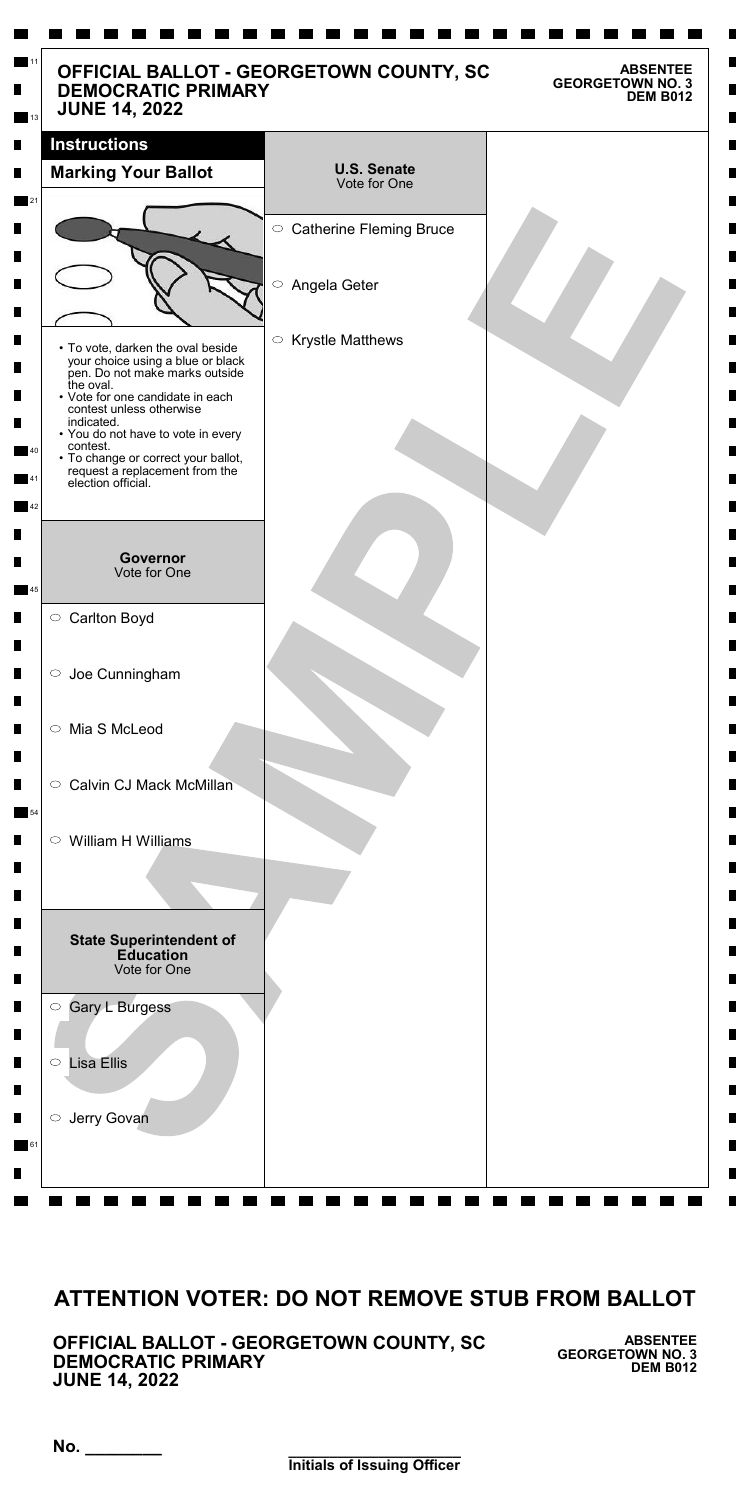**\_\_\_\_\_\_\_\_\_\_\_\_\_\_\_\_\_\_\_\_\_ Initials of Issuing Officer**

**No. \_\_\_\_\_\_\_\_**

**OFFICIAL BALLOT - GEORGETOWN COUNTY, SC DEMOCRATIC PRIMARY JUNE 14, 2022**

**ABSENTEE GEORGETOWN NO. 4 DEM B013**

| <b>DEMOCRATIC PRIMARY</b><br><b>JUNE 14, 2022</b>                                                                                                                                                                                                                                                                                                    | OFFICIAL BALLOT - GEORGETOWN COUNTY, SC<br><b>ABSENTEE</b><br><b>GEORGETOWN NO. 4</b><br><b>DEM B013</b> |
|------------------------------------------------------------------------------------------------------------------------------------------------------------------------------------------------------------------------------------------------------------------------------------------------------------------------------------------------------|----------------------------------------------------------------------------------------------------------|
| <b>Instructions</b>                                                                                                                                                                                                                                                                                                                                  |                                                                                                          |
| <b>Marking Your Ballot</b>                                                                                                                                                                                                                                                                                                                           | <b>U.S. Senate</b><br>Vote for One                                                                       |
|                                                                                                                                                                                                                                                                                                                                                      | ○ Catherine Fleming Bruce                                                                                |
|                                                                                                                                                                                                                                                                                                                                                      | $\bigcirc$<br>Angela Geter                                                                               |
| • To vote, darken the oval beside<br>your choice using a blue or black<br>pen. Do not make marks outside<br>the oval.<br>• Vote for one candidate in each<br>contest unless otherwise<br>indicated.<br>• You do not have to vote in every<br>contest.<br>• To change or correct your ballot,<br>request a replacement from the<br>election official. | <b>Krystle Matthews</b><br>$\bigcirc$                                                                    |
| <b>Governor</b><br>Vote for One                                                                                                                                                                                                                                                                                                                      |                                                                                                          |
| ○ Carlton Boyd                                                                                                                                                                                                                                                                                                                                       |                                                                                                          |
| $\circ$ Joe Cunningham                                                                                                                                                                                                                                                                                                                               |                                                                                                          |
| Mia S McLeod<br>$\bigcirc$                                                                                                                                                                                                                                                                                                                           |                                                                                                          |
| <b>Calvin CJ Mack McMillan</b><br>$\circ$                                                                                                                                                                                                                                                                                                            |                                                                                                          |
| $\circ$ William H Williams                                                                                                                                                                                                                                                                                                                           |                                                                                                          |
| <b>State Superintendent of</b><br><b>Education</b><br>Vote for One                                                                                                                                                                                                                                                                                   |                                                                                                          |
| <b>Gary L Burgess</b><br>$\bigcirc$                                                                                                                                                                                                                                                                                                                  |                                                                                                          |
| <b>Lisa Ellis</b><br>$\bigcirc$                                                                                                                                                                                                                                                                                                                      |                                                                                                          |

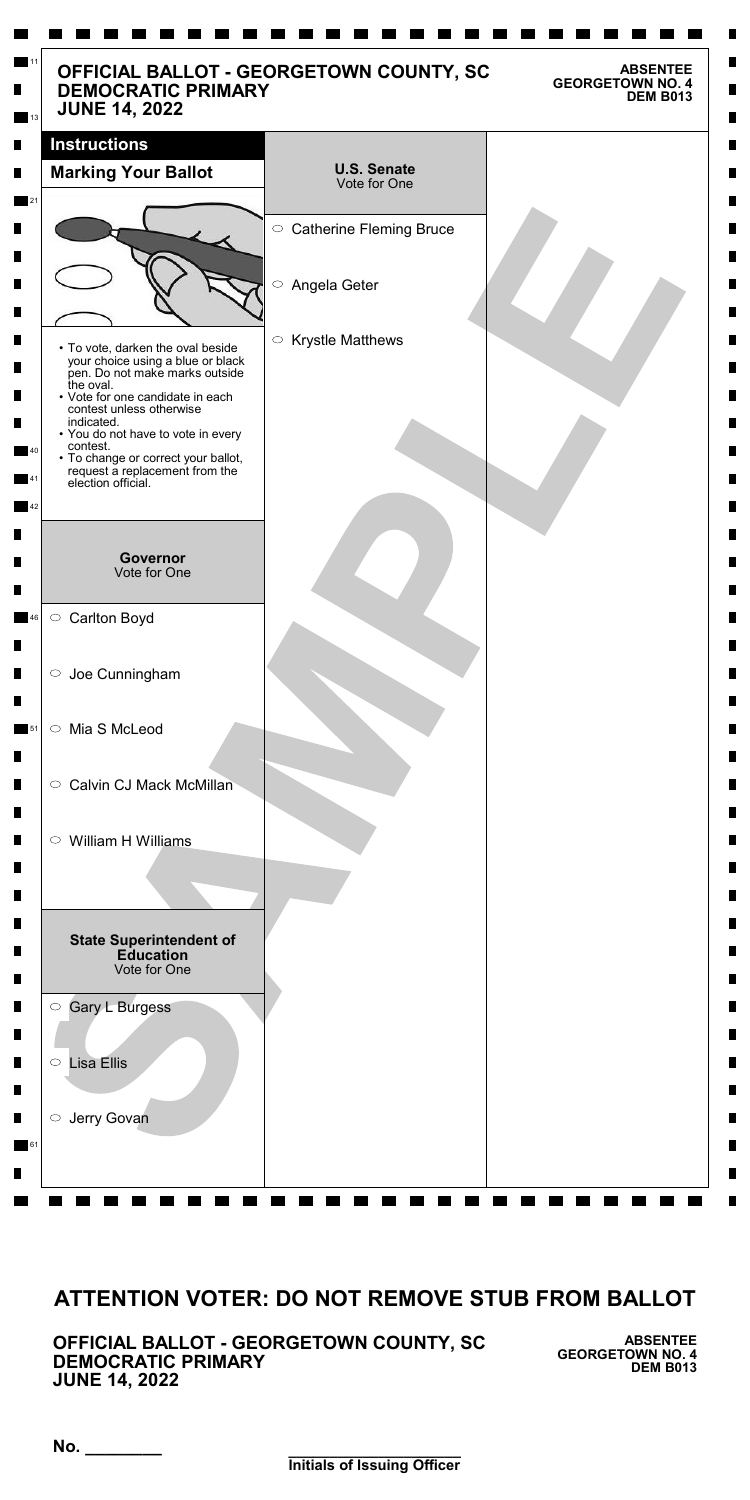**\_\_\_\_\_\_\_\_\_\_\_\_\_\_\_\_\_\_\_\_\_ Initials of Issuing Officer**

**No. \_\_\_\_\_\_\_\_**

**OFFICIAL BALLOT - GEORGETOWN COUNTY, SC DEMOCRATIC PRIMARY JUNE 14, 2022**

**ABSENTEE GEORGETOWN NO. 5 DEM B014**

| <b>DEMOCRATIC PRIMARY</b><br><b>JUNE 14, 2022</b>                                                                     | OFFICIAL BALLOT - GEORGETOWN COUNTY, SC | <b>ABSENTEE</b><br><b>GEORGETOWN NO. 5</b><br><b>DEM B014</b> |
|-----------------------------------------------------------------------------------------------------------------------|-----------------------------------------|---------------------------------------------------------------|
| <b>Instructions</b>                                                                                                   |                                         |                                                               |
| <b>Marking Your Ballot</b>                                                                                            | <b>U.S. Senate</b><br>Vote for One      |                                                               |
|                                                                                                                       | ○ Catherine Fleming Bruce               |                                                               |
|                                                                                                                       | $\bigcirc$<br>Angela Geter              |                                                               |
|                                                                                                                       | $\bigcirc$                              |                                                               |
| • To vote, darken the oval beside<br>your choice using a blue or black<br>pen. Do not make marks outside<br>the oval. | <b>Krystle Matthews</b>                 |                                                               |
| • Vote for one candidate in each<br>contest unless otherwise                                                          |                                         |                                                               |
| indicated.<br>• You do not have to vote in every<br>contest.                                                          |                                         |                                                               |
| • To change or correct your ballot,<br>request a replacement from the<br>election official.                           |                                         |                                                               |
|                                                                                                                       |                                         |                                                               |
| <b>Governor</b><br>Vote for One                                                                                       |                                         |                                                               |
| ○ Carlton Boyd                                                                                                        |                                         |                                                               |
| $\circ$ Joe Cunningham                                                                                                |                                         |                                                               |
| Mia S McLeod<br>$\circ$                                                                                               |                                         |                                                               |
| <b>Calvin CJ Mack McMillan</b><br>$\circ$                                                                             |                                         |                                                               |
| William H Williams<br>$\circ$                                                                                         |                                         |                                                               |
|                                                                                                                       |                                         |                                                               |
| <b>State Superintendent of</b><br><b>Education</b><br>Vote for One                                                    |                                         |                                                               |
| <b>Gary L Burgess</b><br>$\bigcirc$                                                                                   |                                         |                                                               |
| <b>Lisa Ellis</b><br>$\bigcirc$                                                                                       |                                         |                                                               |

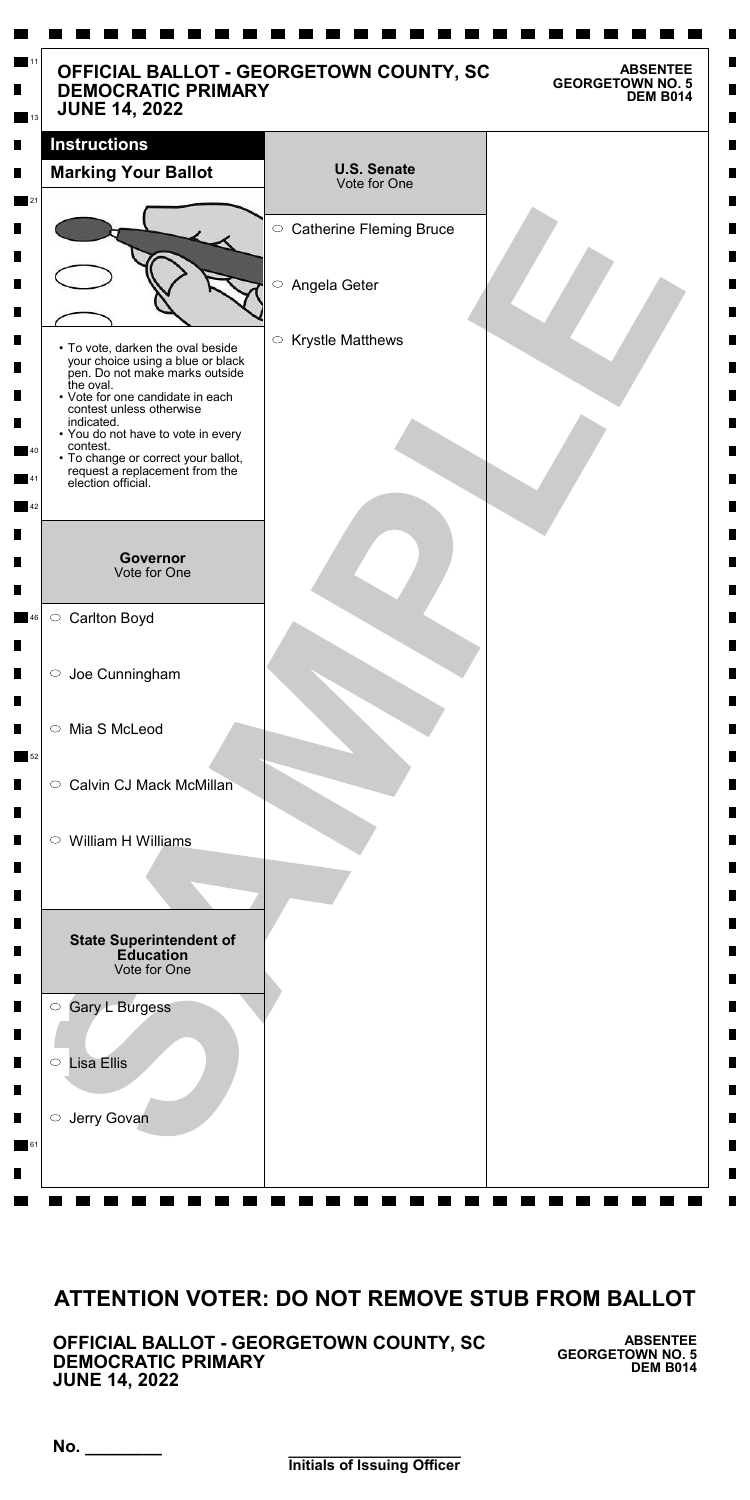**\_\_\_\_\_\_\_\_\_\_\_\_\_\_\_\_\_\_\_\_\_ Initials of Issuing Officer**

**No. \_\_\_\_\_\_\_\_**

**OFFICIAL BALLOT - GEORGETOWN COUNTY, SC DEMOCRATIC PRIMARY JUNE 14, 2022**

**ABSENTEE PEE DEE DEM B015**

| <b>DEMOCRATIC PRIMARY</b><br><b>JUNE 14, 2022</b>                                                                                             | OFFICIAL BALLOT - GEORGETOWN COUNTY, SC | <b>ABSENTEE</b><br>PEE DEE<br><b>DEM B015</b> |
|-----------------------------------------------------------------------------------------------------------------------------------------------|-----------------------------------------|-----------------------------------------------|
| <b>Instructions</b>                                                                                                                           |                                         |                                               |
| <b>Marking Your Ballot</b>                                                                                                                    | <b>U.S. Senate</b><br>Vote for One      |                                               |
|                                                                                                                                               | ○ Catherine Fleming Bruce               |                                               |
|                                                                                                                                               | $\bigcirc$<br>Angela Geter              |                                               |
| • To vote, darken the oval beside<br>your choice using a blue or black<br>pen. Do not make marks outside                                      | $\circ$ Krystle Matthews                |                                               |
| the oval.<br>• Vote for one candidate in each<br>contest unless otherwise<br>indicated.                                                       |                                         |                                               |
| • You do not have to vote in every<br>contest.<br>• To change or correct your ballot,<br>request a replacement from the<br>election official. |                                         |                                               |
|                                                                                                                                               |                                         |                                               |
| <b>Governor</b><br>Vote for One                                                                                                               |                                         |                                               |
| ○ Carlton Boyd                                                                                                                                |                                         |                                               |
| $\circ$ Joe Cunningham                                                                                                                        |                                         |                                               |
| Mia S McLeod<br>$\circ$                                                                                                                       |                                         |                                               |
| Calvin CJ Mack McMillan<br>$\circ$                                                                                                            |                                         |                                               |
| $\circ$ William H Williams                                                                                                                    |                                         |                                               |
| <b>State Superintendent of</b><br><b>Education</b><br>Vote for One                                                                            |                                         |                                               |
| Gary L Burgess<br>$\bigcirc$                                                                                                                  |                                         |                                               |
| <b>Lisa Ellis</b><br>$\bigcirc$                                                                                                               |                                         |                                               |

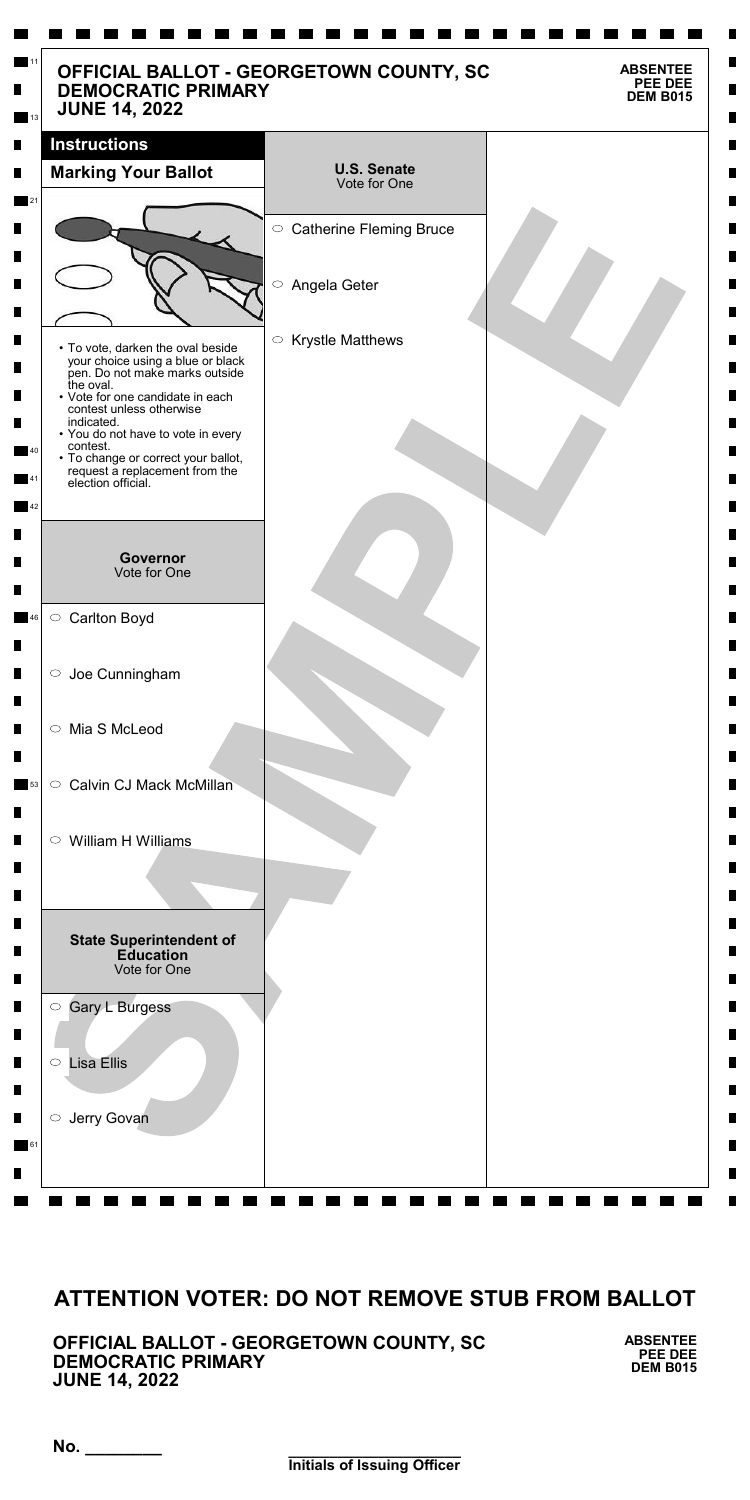**\_\_\_\_\_\_\_\_\_\_\_\_\_\_\_\_\_\_\_\_\_ Initials of Issuing Officer**

**No. \_\_\_\_\_\_\_\_**

**OFFICIAL BALLOT - GEORGETOWN COUNTY, SC DEMOCRATIC PRIMARY JUNE 14, 2022**

**ABSENTEE KENSINGTON DEM B016**

| <b>DEMOCRATIC PRIMARY</b><br><b>JUNE 14, 2022</b>                                                                     | OFFICIAL BALLOT - GEORGETOWN COUNTY, SC | <b>ABSENTEE</b><br><b>KENSINGTON</b><br><b>DEM B016</b> |
|-----------------------------------------------------------------------------------------------------------------------|-----------------------------------------|---------------------------------------------------------|
| <b>Instructions</b>                                                                                                   |                                         |                                                         |
| <b>Marking Your Ballot</b>                                                                                            | <b>U.S. Senate</b><br>Vote for One      |                                                         |
|                                                                                                                       |                                         |                                                         |
|                                                                                                                       | ○ Catherine Fleming Bruce               |                                                         |
|                                                                                                                       | $\bigcirc$<br>Angela Geter              |                                                         |
|                                                                                                                       |                                         |                                                         |
| • To vote, darken the oval beside<br>your choice using a blue or black<br>pen. Do not make marks outside<br>the oval. | <b>Krystle Matthews</b><br>$\bigcirc$   |                                                         |
| • Vote for one candidate in each<br>contest unless otherwise                                                          |                                         |                                                         |
| indicated.<br>• You do not have to vote in every<br>contest.                                                          |                                         |                                                         |
| • To change or correct your ballot,<br>request a replacement from the<br>election official.                           |                                         |                                                         |
|                                                                                                                       |                                         |                                                         |
| <b>Governor</b>                                                                                                       |                                         |                                                         |
| Vote for One                                                                                                          |                                         |                                                         |
| ○ Carlton Boyd                                                                                                        |                                         |                                                         |
|                                                                                                                       |                                         |                                                         |
| $\circ$ Joe Cunningham                                                                                                |                                         |                                                         |
| ○ Mia S McLeod                                                                                                        |                                         |                                                         |
|                                                                                                                       |                                         |                                                         |
| <b>Calvin CJ Mack McMillan</b><br>$\circ$                                                                             |                                         |                                                         |
| William H Williams<br>$\circ$                                                                                         |                                         |                                                         |
|                                                                                                                       |                                         |                                                         |
|                                                                                                                       |                                         |                                                         |
| <b>State Superintendent of</b>                                                                                        |                                         |                                                         |
| <b>Education</b><br>Vote for One                                                                                      |                                         |                                                         |
| <b>Gary L Burgess</b><br>$\bigcirc$                                                                                   |                                         |                                                         |
|                                                                                                                       |                                         |                                                         |
| <b>Lisa Ellis</b><br>$\bigcirc$                                                                                       |                                         |                                                         |

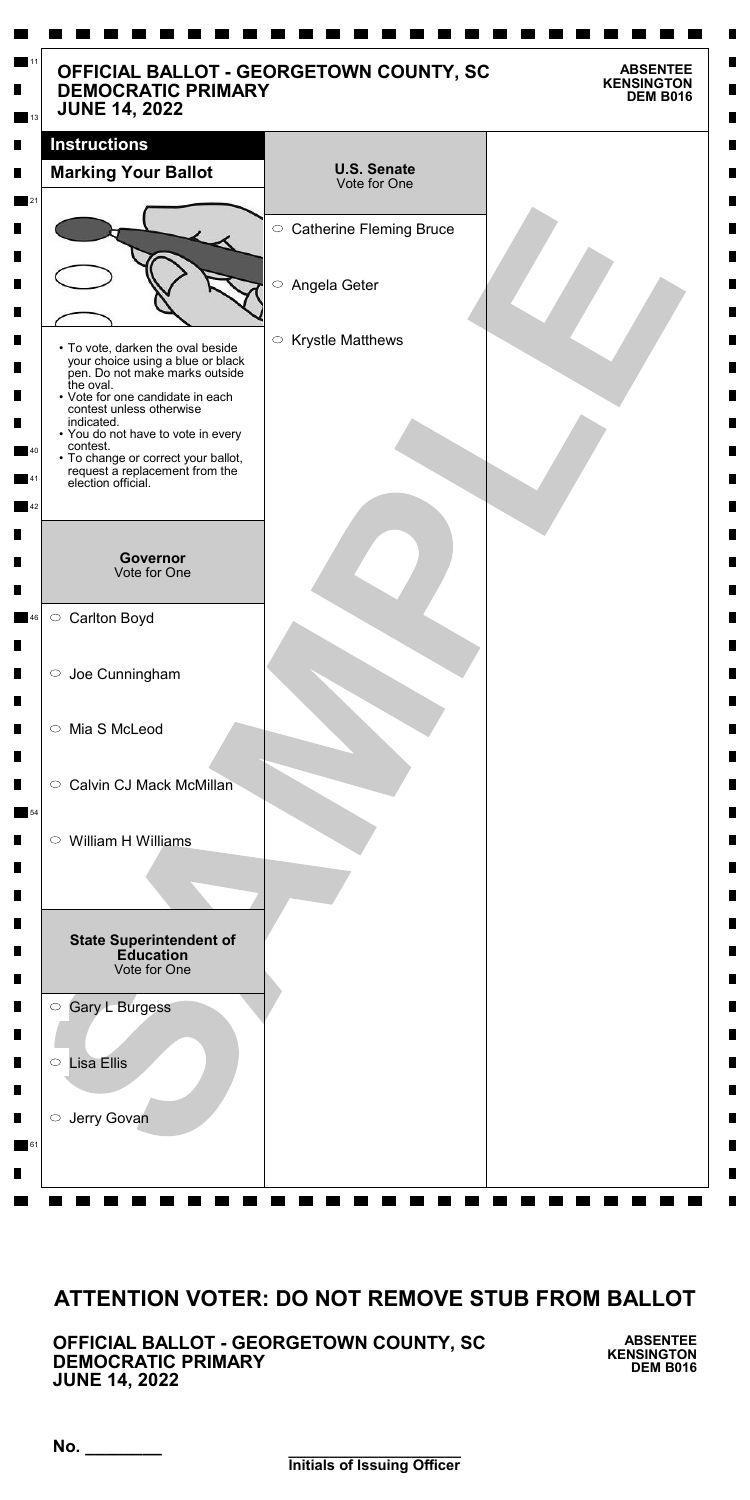**\_\_\_\_\_\_\_\_\_\_\_\_\_\_\_\_\_\_\_\_\_ Initials of Issuing Officer**

**No. \_\_\_\_\_\_\_\_**

**OFFICIAL BALLOT - GEORGETOWN COUNTY, SC DEMOCRATIC PRIMARY JUNE 14, 2022**

**ABSENTEE MURRELLS INLET NO. 1 DEM B017**

| <b>DEMOCRATIC PRIMARY</b><br><b>JUNE 14, 2022</b>                                                                                                                                                                                                                                                                                                    | OFFICIAL BALLOT - GEORGETOWN COUNTY, SC<br><b>ABSENTEE</b><br><b>MURRELLS INLET NO. 1</b><br><b>DEM B017</b> |
|------------------------------------------------------------------------------------------------------------------------------------------------------------------------------------------------------------------------------------------------------------------------------------------------------------------------------------------------------|--------------------------------------------------------------------------------------------------------------|
| <b>Instructions</b>                                                                                                                                                                                                                                                                                                                                  |                                                                                                              |
| <b>Marking Your Ballot</b>                                                                                                                                                                                                                                                                                                                           | <b>U.S. Senate</b><br>Vote for One                                                                           |
|                                                                                                                                                                                                                                                                                                                                                      | ○ Catherine Fleming Bruce                                                                                    |
|                                                                                                                                                                                                                                                                                                                                                      | $\bigcirc$<br>Angela Geter                                                                                   |
| • To vote, darken the oval beside<br>your choice using a blue or black<br>pen. Do not make marks outside<br>the oval.<br>• Vote for one candidate in each<br>contest unless otherwise<br>indicated.<br>• You do not have to vote in every<br>contest.<br>• To change or correct your ballot,<br>request a replacement from the<br>election official. | <b>Krystle Matthews</b><br>$\bigcirc$                                                                        |
| <b>Governor</b><br>Vote for One                                                                                                                                                                                                                                                                                                                      |                                                                                                              |
| ○ Carlton Boyd                                                                                                                                                                                                                                                                                                                                       |                                                                                                              |
| $\circ$ Joe Cunningham                                                                                                                                                                                                                                                                                                                               |                                                                                                              |
| Mia S McLeod<br>$\bigcirc$                                                                                                                                                                                                                                                                                                                           |                                                                                                              |
| <b>Calvin CJ Mack McMillan</b><br>$\circ$                                                                                                                                                                                                                                                                                                            |                                                                                                              |
| $\circ$ William H Williams                                                                                                                                                                                                                                                                                                                           |                                                                                                              |
| <b>State Superintendent of</b><br><b>Education</b><br>Vote for One                                                                                                                                                                                                                                                                                   |                                                                                                              |
| <b>Gary L Burgess</b><br>$\bigcirc$                                                                                                                                                                                                                                                                                                                  |                                                                                                              |
| <b>Lisa Ellis</b><br>$\bigcirc$                                                                                                                                                                                                                                                                                                                      |                                                                                                              |

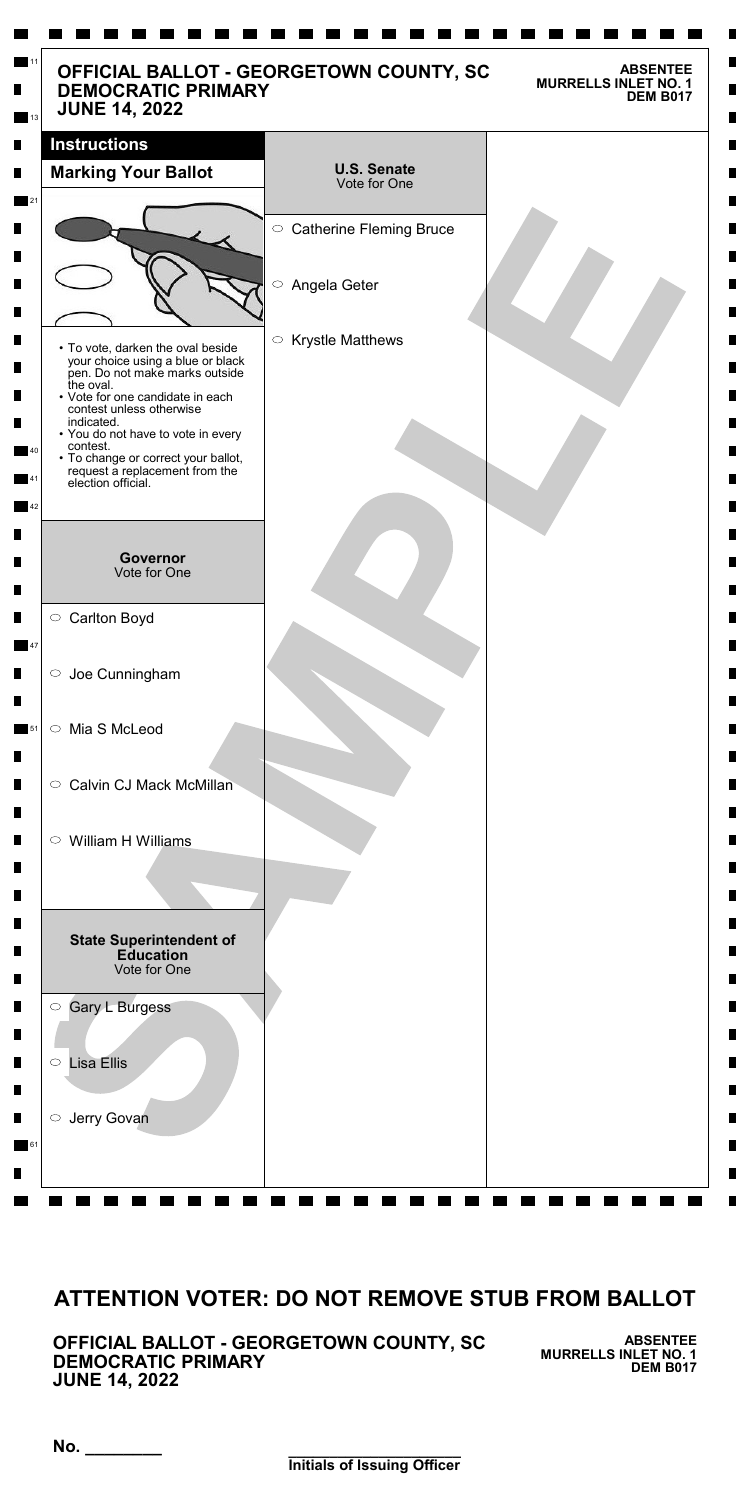**\_\_\_\_\_\_\_\_\_\_\_\_\_\_\_\_\_\_\_\_\_ Initials of Issuing Officer**

**No. \_\_\_\_\_\_\_\_**

**OFFICIAL BALLOT - GEORGETOWN COUNTY, SC DEMOCRATIC PRIMARY JUNE 14, 2022**

**ABSENTEE MURRELLS INLET NO. 2 DEM B018**

| <b>Instructions</b>                                                                                                                           |                                    |  |
|-----------------------------------------------------------------------------------------------------------------------------------------------|------------------------------------|--|
| <b>Marking Your Ballot</b>                                                                                                                    | <b>U.S. Senate</b><br>Vote for One |  |
|                                                                                                                                               | ○ Catherine Fleming Bruce          |  |
|                                                                                                                                               | $\bigcirc$<br>Angela Geter         |  |
| • To vote, darken the oval beside<br>your choice using a blue or black<br>pen. Do not make marks outside                                      | $\circ$ Krystle Matthews           |  |
| the oval.<br>• Vote for one candidate in each<br>contest unless otherwise<br>indicated.                                                       |                                    |  |
| • You do not have to vote in every<br>contest.<br>• To change or correct your ballot,<br>request a replacement from the<br>election official. |                                    |  |
| <b>Governor</b>                                                                                                                               |                                    |  |
| Vote for One                                                                                                                                  |                                    |  |
| ○ Carlton Boyd                                                                                                                                |                                    |  |
| $\circ$ Joe Cunningham                                                                                                                        |                                    |  |
| Mia S McLeod<br>$\bigcirc$                                                                                                                    |                                    |  |
| <b>Calvin CJ Mack McMillan</b><br>$\circ$                                                                                                     |                                    |  |
| $\circ$ William H Williams                                                                                                                    |                                    |  |
|                                                                                                                                               |                                    |  |
| <b>State Superintendent of</b><br><b>Education</b><br>Vote for One                                                                            |                                    |  |
| Gary L Burgess<br>$\bigcirc$                                                                                                                  |                                    |  |

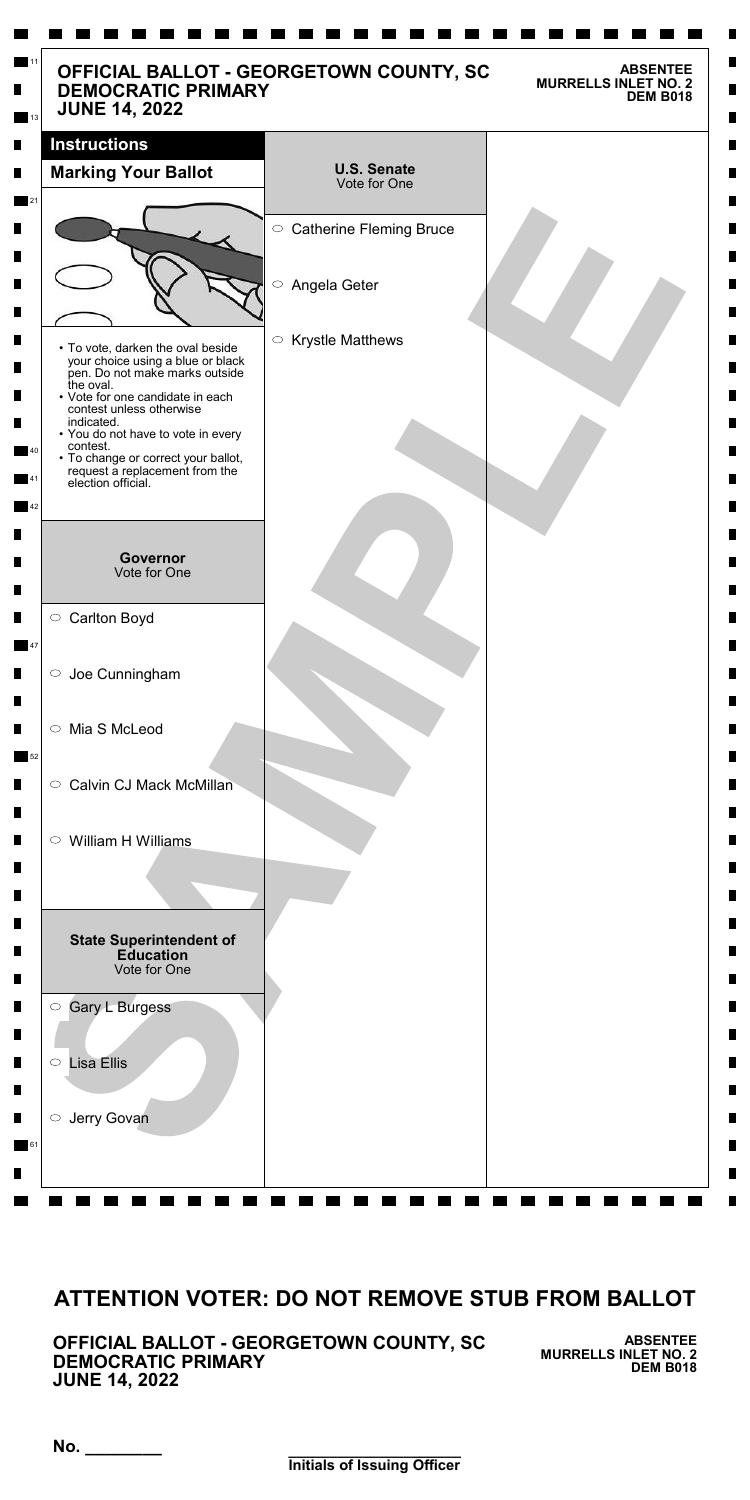**\_\_\_\_\_\_\_\_\_\_\_\_\_\_\_\_\_\_\_\_\_ Initials of Issuing Officer**

**No. \_\_\_\_\_\_\_\_**

**OFFICIAL BALLOT - GEORGETOWN COUNTY, SC DEMOCRATIC PRIMARY JUNE 14, 2022**

**ABSENTEE MURRELLS INLET NO. 3 DEM B019**

| <b>DEMOCRATIC PRIMARY</b><br><b>JUNE 14, 2022</b>                                                                                                                                                                                                                                                                                                    | OFFICIAL BALLOT - GEORGETOWN COUNTY, SC<br><b>ABSENTEE</b><br><b>MURRELLS INLET NO. 3</b><br><b>DEM B019</b> |
|------------------------------------------------------------------------------------------------------------------------------------------------------------------------------------------------------------------------------------------------------------------------------------------------------------------------------------------------------|--------------------------------------------------------------------------------------------------------------|
| <b>Instructions</b>                                                                                                                                                                                                                                                                                                                                  |                                                                                                              |
| <b>Marking Your Ballot</b>                                                                                                                                                                                                                                                                                                                           | <b>U.S. Senate</b><br>Vote for One                                                                           |
|                                                                                                                                                                                                                                                                                                                                                      | ○ Catherine Fleming Bruce                                                                                    |
|                                                                                                                                                                                                                                                                                                                                                      | $\bigcirc$<br>Angela Geter                                                                                   |
| • To vote, darken the oval beside<br>your choice using a blue or black<br>pen. Do not make marks outside<br>the oval.<br>• Vote for one candidate in each<br>contest unless otherwise<br>indicated.<br>• You do not have to vote in every<br>contest.<br>• To change or correct your ballot,<br>request a replacement from the<br>election official. | <b>Krystle Matthews</b><br>$\bigcirc$                                                                        |
| <b>Governor</b><br>Vote for One                                                                                                                                                                                                                                                                                                                      |                                                                                                              |
| ○ Carlton Boyd                                                                                                                                                                                                                                                                                                                                       |                                                                                                              |
| $\circ$ Joe Cunningham                                                                                                                                                                                                                                                                                                                               |                                                                                                              |
| ○ Mia S McLeod                                                                                                                                                                                                                                                                                                                                       |                                                                                                              |
| Calvin CJ Mack McMillan<br>$\circ$                                                                                                                                                                                                                                                                                                                   |                                                                                                              |
| $\circ$ William H Williams                                                                                                                                                                                                                                                                                                                           |                                                                                                              |
| <b>State Superintendent of</b><br><b>Education</b><br>Vote for One                                                                                                                                                                                                                                                                                   |                                                                                                              |
| <b>Gary L Burgess</b><br>$\bigcirc$                                                                                                                                                                                                                                                                                                                  |                                                                                                              |
| <b>Lisa Ellis</b><br>$\bigcirc$                                                                                                                                                                                                                                                                                                                      |                                                                                                              |

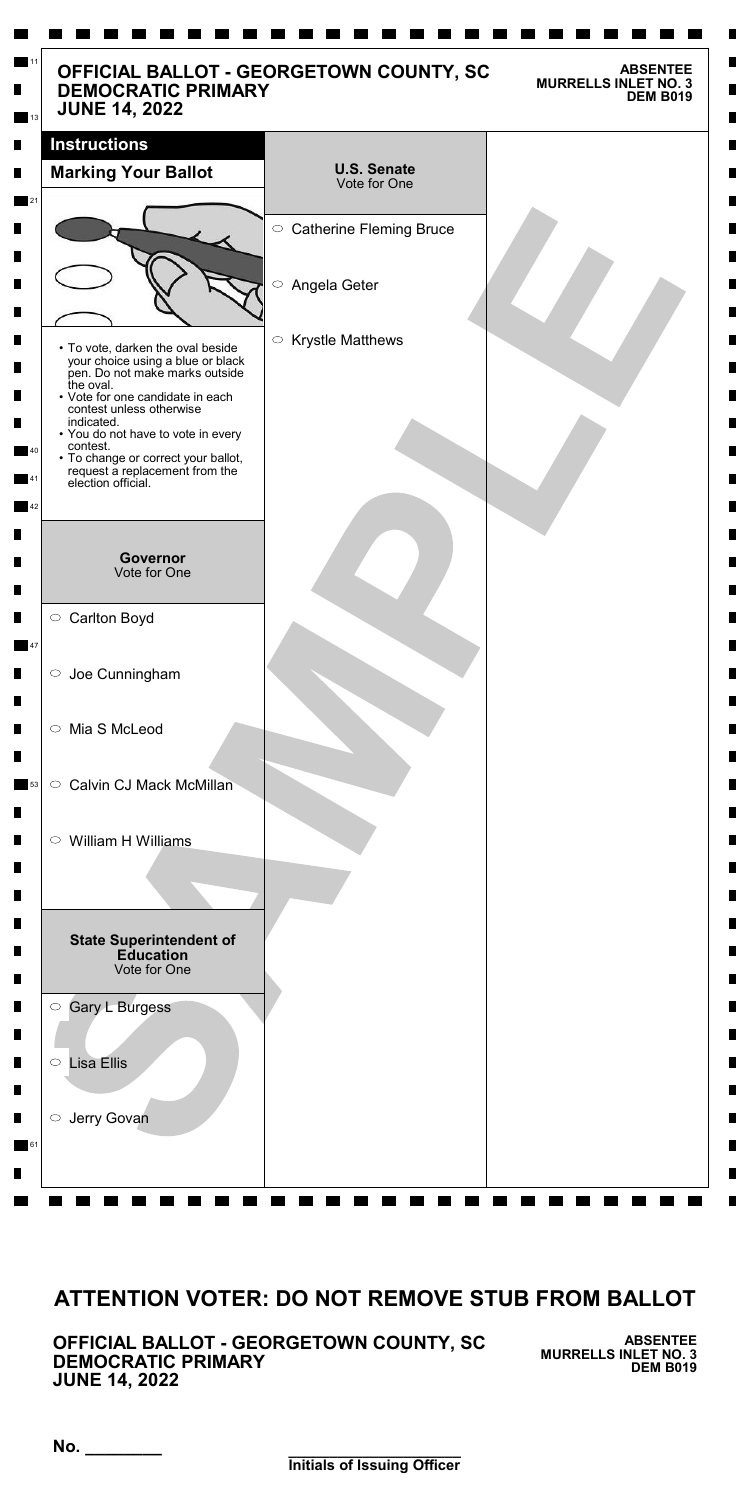**\_\_\_\_\_\_\_\_\_\_\_\_\_\_\_\_\_\_\_\_\_ Initials of Issuing Officer**

**No. \_\_\_\_\_\_\_\_**

**OFFICIAL BALLOT - GEORGETOWN COUNTY, SC DEMOCRATIC PRIMARY JUNE 14, 2022**

**ABSENTEE MURRELLS INLET NO. 4 DEM B020**

| <b>DEMOCRATIC PRIMARY</b><br><b>JUNE 14, 2022</b>                                                                                                                                       | OFFICIAL BALLOT - GEORGETOWN COUNTY, SC | <b>ABSENTEE</b><br><b>MURRELLS INLET NO. 4</b><br><b>DEM B020</b> |
|-----------------------------------------------------------------------------------------------------------------------------------------------------------------------------------------|-----------------------------------------|-------------------------------------------------------------------|
| <b>Instructions</b>                                                                                                                                                                     |                                         |                                                                   |
| <b>Marking Your Ballot</b>                                                                                                                                                              | <b>U.S. Senate</b><br>Vote for One      |                                                                   |
|                                                                                                                                                                                         | ○ Catherine Fleming Bruce               |                                                                   |
|                                                                                                                                                                                         | $\bigcirc$<br>Angela Geter              |                                                                   |
| • To vote, darken the oval beside<br>your choice using a blue or black<br>pen. Do not make marks outside<br>the oval.<br>• Vote for one candidate in each                               | <b>Krystle Matthews</b><br>$\bigcirc$   |                                                                   |
| contest unless otherwise<br>indicated.<br>• You do not have to vote in every<br>contest.<br>• To change or correct your ballot,<br>request a replacement from the<br>election official. |                                         |                                                                   |
|                                                                                                                                                                                         |                                         |                                                                   |
| <b>Governor</b><br>Vote for One                                                                                                                                                         |                                         |                                                                   |
| ○ Carlton Boyd                                                                                                                                                                          |                                         |                                                                   |
| $\circ$ Joe Cunningham                                                                                                                                                                  |                                         |                                                                   |
| ○ Mia S McLeod                                                                                                                                                                          |                                         |                                                                   |
| <b>Calvin CJ Mack McMillan</b><br>$\circ$                                                                                                                                               |                                         |                                                                   |
| William H Williams<br>$\circ$                                                                                                                                                           |                                         |                                                                   |
|                                                                                                                                                                                         |                                         |                                                                   |
| <b>State Superintendent of</b><br><b>Education</b><br>Vote for One                                                                                                                      |                                         |                                                                   |
| <b>Gary L Burgess</b><br>$\bigcirc$                                                                                                                                                     |                                         |                                                                   |
| <b>Lisa Ellis</b><br>$\bigcirc$                                                                                                                                                         |                                         |                                                                   |

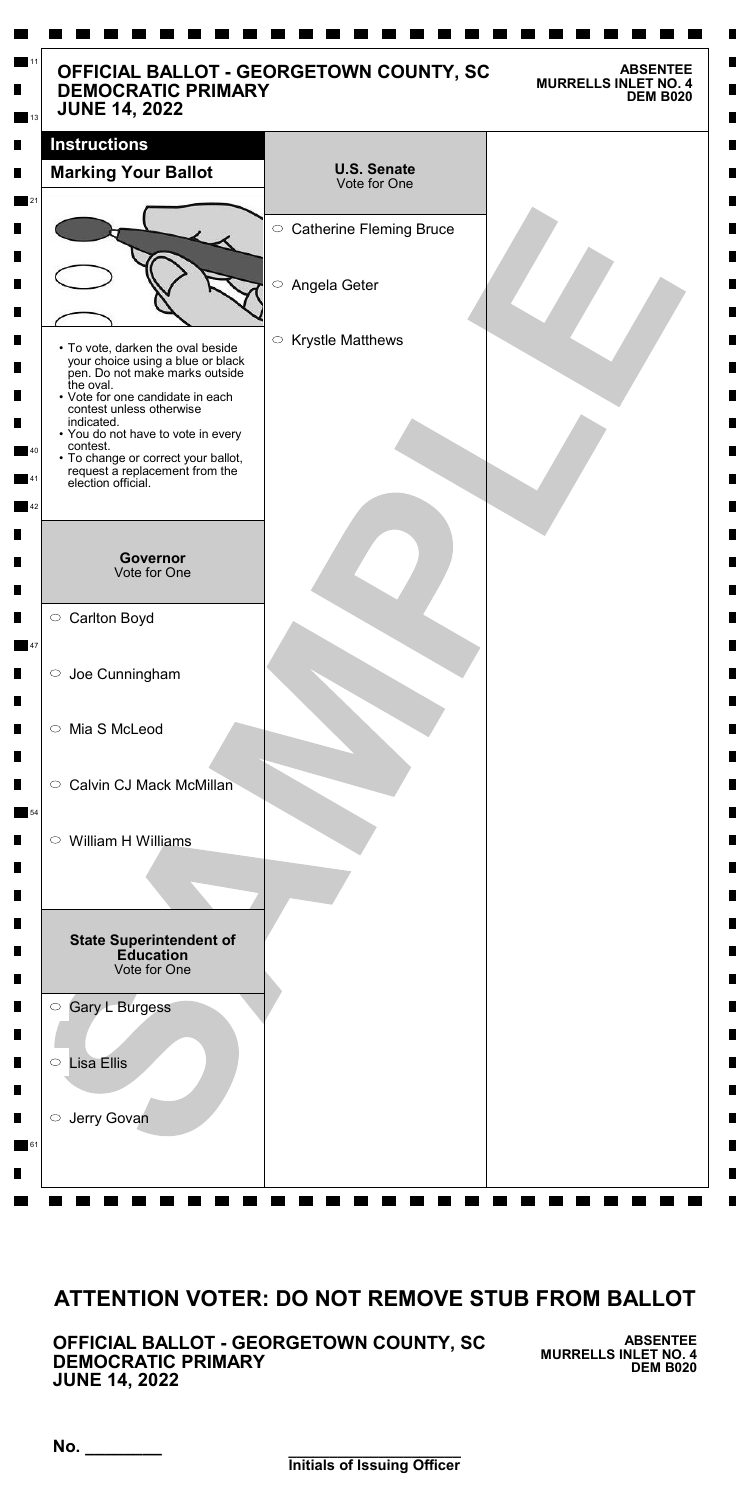**\_\_\_\_\_\_\_\_\_\_\_\_\_\_\_\_\_\_\_\_\_ Initials of Issuing Officer**

**No. \_\_\_\_\_\_\_\_**

**OFFICIAL BALLOT - GEORGETOWN COUNTY, SC DEMOCRATIC PRIMARY JUNE 14, 2022**

**ABSENTEE MYERSVILLE DEM B021**

| OFFICIAL BALLOT - GEORGETOWN COUNTY, SC<br><b>DEMOCRATIC PRIMARY</b><br><b>JUNE 14, 2022</b> |                                       | <b>ABSENTEE</b><br><b>MYERSVILLE</b><br><b>DEM B021</b> |
|----------------------------------------------------------------------------------------------|---------------------------------------|---------------------------------------------------------|
| <b>Instructions</b>                                                                          |                                       |                                                         |
| <b>Marking Your Ballot</b>                                                                   | <b>U.S. Senate</b><br>Vote for One    |                                                         |
|                                                                                              | ○ Catherine Fleming Bruce             |                                                         |
|                                                                                              |                                       |                                                         |
|                                                                                              | $\bigcirc$<br>Angela Geter            |                                                         |
| • To vote, darken the oval beside                                                            | <b>Krystle Matthews</b><br>$\bigcirc$ |                                                         |
| your choice using a blue or black<br>pen. Do not make marks outside<br>the oval.             |                                       |                                                         |
| • Vote for one candidate in each<br>contest unless otherwise<br>indicated.                   |                                       |                                                         |
| • You do not have to vote in every<br>contest.<br>• To change or correct your ballot,        |                                       |                                                         |
| request a replacement from the<br>election official.                                         |                                       |                                                         |
|                                                                                              |                                       |                                                         |
| <b>Governor</b><br>Vote for One                                                              |                                       |                                                         |
| ○ Carlton Boyd                                                                               |                                       |                                                         |
| Joe Cunningham<br>$\circ$                                                                    |                                       |                                                         |
| Mia S McLeod<br>$\bigcirc$                                                                   |                                       |                                                         |
| <b>Calvin CJ Mack McMillan</b><br>$\circ$                                                    |                                       |                                                         |
| William H Williams<br>$\circ$                                                                |                                       |                                                         |
|                                                                                              |                                       |                                                         |
| <b>State Superintendent of</b>                                                               |                                       |                                                         |
| <b>Education</b><br>Vote for One                                                             |                                       |                                                         |
| <b>Gary L Burgess</b><br>$\bigcirc$                                                          |                                       |                                                         |
| <b>Lisa Ellis</b><br>$\bigcirc$                                                              |                                       |                                                         |

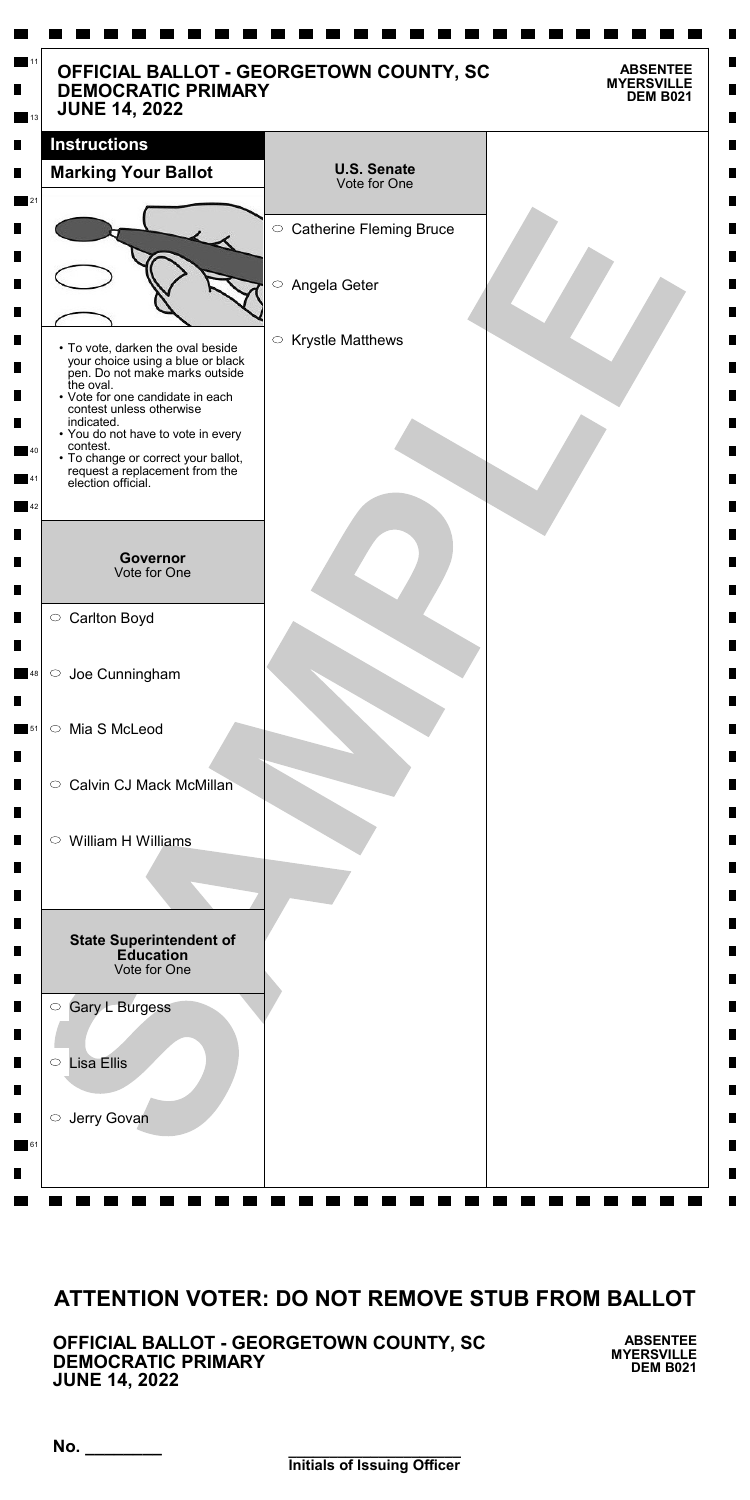**\_\_\_\_\_\_\_\_\_\_\_\_\_\_\_\_\_\_\_\_\_ Initials of Issuing Officer**

**No. \_\_\_\_\_\_\_\_**

**OFFICIAL BALLOT - GEORGETOWN COUNTY, SC DEMOCRATIC PRIMARY JUNE 14, 2022**

**ABSENTEE PAWLEYS ISLAND NO. 1 DEM B022**

| <b>Instructions</b><br><b>Marking Your Ballot</b>                                                                                   | <b>U.S. Senate</b><br>Vote for One |  |
|-------------------------------------------------------------------------------------------------------------------------------------|------------------------------------|--|
|                                                                                                                                     |                                    |  |
|                                                                                                                                     | ○ Catherine Fleming Bruce          |  |
| $\bigcirc$                                                                                                                          | Angela Geter                       |  |
| $\bigcirc$<br>• To vote, darken the oval beside<br>your choice using a blue or black<br>pen. Do not make marks outside<br>the oval. | <b>Krystle Matthews</b>            |  |
| • Vote for one candidate in each<br>contest unless otherwise<br>indicated.<br>• You do not have to vote in every                    |                                    |  |
| contest.<br>• To change or correct your ballot,<br>request a replacement from the<br>election official.                             |                                    |  |
| <b>Governor</b>                                                                                                                     |                                    |  |
| Vote for One                                                                                                                        |                                    |  |
| ○ Carlton Boyd                                                                                                                      |                                    |  |
| $\circ$ Joe Cunningham                                                                                                              |                                    |  |
| Mia S McLeod<br>$\circ$                                                                                                             |                                    |  |
| Calvin CJ Mack McMillan<br>$\circ$                                                                                                  |                                    |  |
| $\circ$ William H Williams                                                                                                          |                                    |  |
|                                                                                                                                     |                                    |  |
| <b>State Superintendent of</b>                                                                                                      |                                    |  |

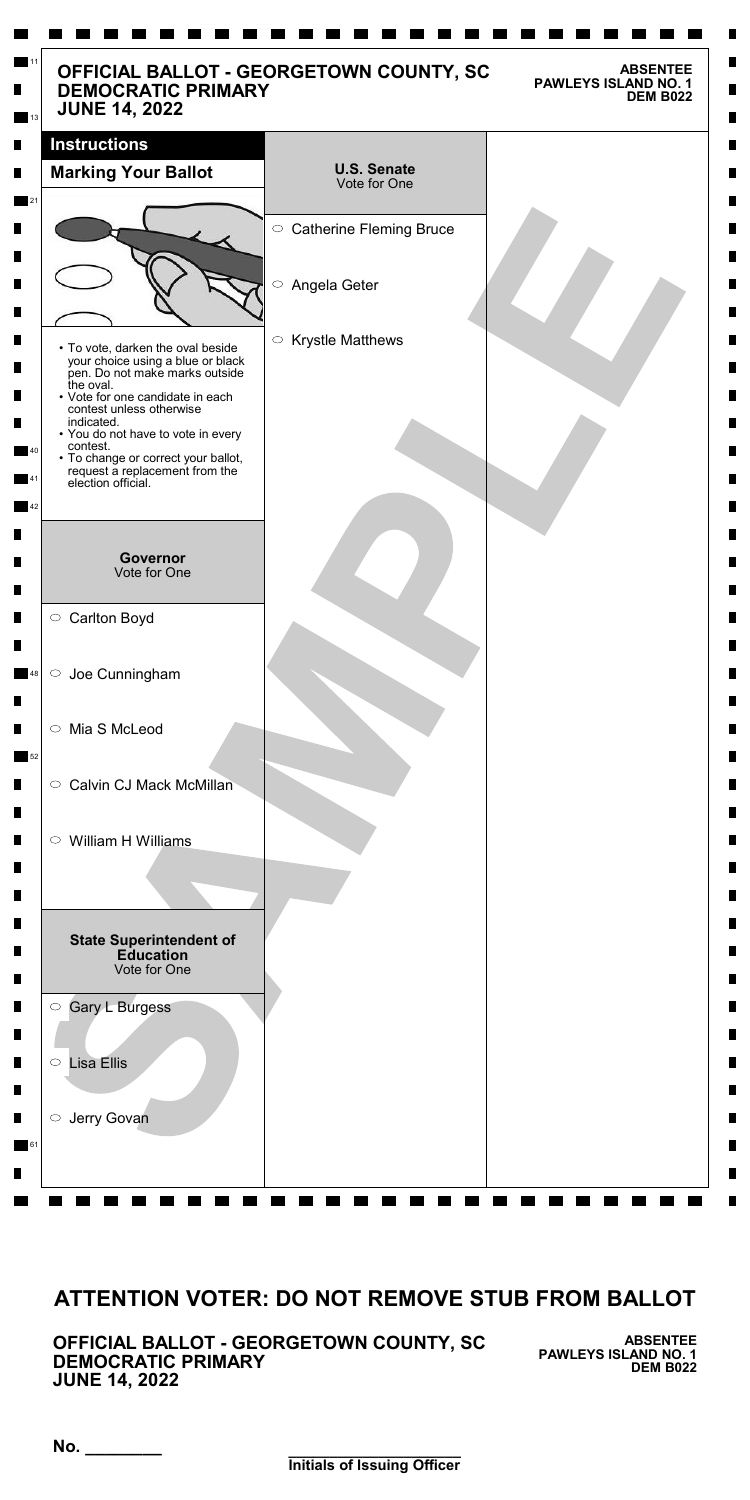**\_\_\_\_\_\_\_\_\_\_\_\_\_\_\_\_\_\_\_\_\_ Initials of Issuing Officer**

**No. \_\_\_\_\_\_\_\_**

**OFFICIAL BALLOT - GEORGETOWN COUNTY, SC DEMOCRATIC PRIMARY JUNE 14, 2022**

**ABSENTEE PAWLEYS ISLAND NO. 2 DEM B023**

| <b>DEMOCRATIC PRIMARY</b><br><b>JUNE 14, 2022</b>                                                                             | <b>PAWLEYS ISLAND NO. 2</b><br><b>DEM B023</b> |  |
|-------------------------------------------------------------------------------------------------------------------------------|------------------------------------------------|--|
| <b>Instructions</b>                                                                                                           |                                                |  |
| <b>Marking Your Ballot</b>                                                                                                    | <b>U.S. Senate</b><br>Vote for One             |  |
|                                                                                                                               | ○ Catherine Fleming Bruce                      |  |
|                                                                                                                               | $\bigcirc$<br>Angela Geter                     |  |
| • To vote, darken the oval beside<br>your choice using a blue or black<br>pen. Do not make marks outside                      | $\circ$ Krystle Matthews                       |  |
| the oval.<br>• Vote for one candidate in each<br>contest unless otherwise<br>indicated.<br>• You do not have to vote in every |                                                |  |
| contest.<br>• To change or correct your ballot,<br>request a replacement from the<br>election official.                       |                                                |  |
|                                                                                                                               |                                                |  |
| Governor<br>Vote for One                                                                                                      |                                                |  |
| ○ Carlton Boyd                                                                                                                |                                                |  |
| Joe Cunningham<br>$\bigcirc$                                                                                                  |                                                |  |
| ○ Mia S McLeod                                                                                                                |                                                |  |
| Calvin CJ Mack McMillan<br>$\circ$                                                                                            |                                                |  |
| William H Williams<br>$\circ$                                                                                                 |                                                |  |
| <b>State Superintendent of</b><br><b>Education</b><br>Vote for One                                                            |                                                |  |
| Gary L Burgess<br>$\bigcirc$                                                                                                  |                                                |  |
|                                                                                                                               |                                                |  |

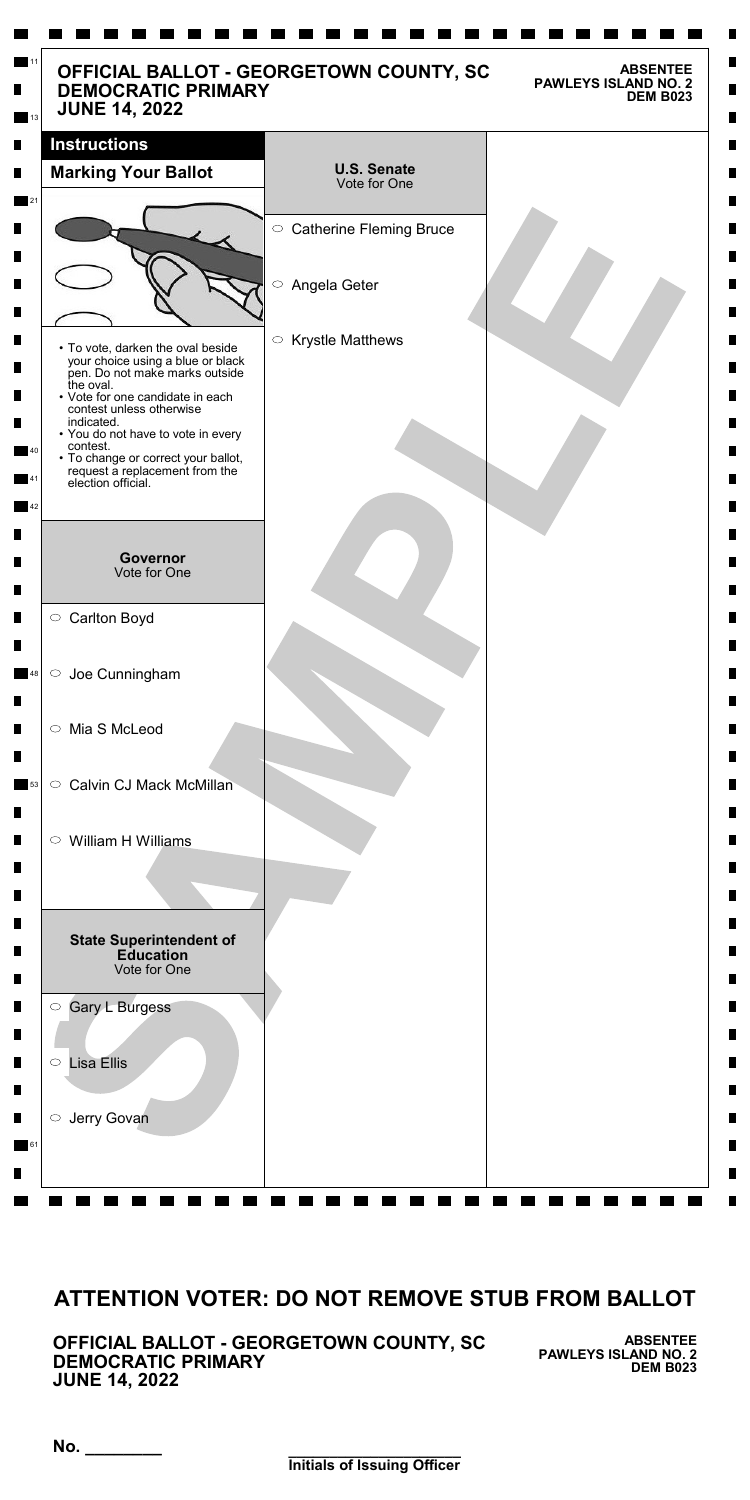**\_\_\_\_\_\_\_\_\_\_\_\_\_\_\_\_\_\_\_\_\_ Initials of Issuing Officer**

**No. \_\_\_\_\_\_\_\_**

**OFFICIAL BALLOT - GEORGETOWN COUNTY, SC DEMOCRATIC PRIMARY JUNE 14, 2022**

**ABSENTEE PAWLEYS ISLAND NO. 3 DEM B024**

| <b>Instructions</b>                                                                                                                                                                   |                                       |
|---------------------------------------------------------------------------------------------------------------------------------------------------------------------------------------|---------------------------------------|
| <b>Marking Your Ballot</b>                                                                                                                                                            | <b>U.S. Senate</b><br>Vote for One    |
|                                                                                                                                                                                       | ○ Catherine Fleming Bruce             |
|                                                                                                                                                                                       | $\bigcirc$<br>Angela Geter            |
| • To vote, darken the oval beside<br>your choice using a blue or black<br>pen. Do not make marks outside<br>the oval.<br>• Vote for one candidate in each<br>contest unless otherwise | <b>Krystle Matthews</b><br>$\bigcirc$ |
| indicated.<br>• You do not have to vote in every<br>contest.<br>• To change or correct your ballot,<br>request a replacement from the<br>election official.                           |                                       |
| <b>Governor</b><br>Vote for One                                                                                                                                                       |                                       |
| ○ Carlton Boyd                                                                                                                                                                        |                                       |
| $\circ$ Joe Cunningham                                                                                                                                                                |                                       |
| ○ Mia S McLeod                                                                                                                                                                        |                                       |
| Calvin CJ Mack McMillan<br>$\circ$                                                                                                                                                    |                                       |
| $\circ$ William H Williams                                                                                                                                                            |                                       |
| <b>State Superintendent of</b><br><b>Education</b><br>Vote for One                                                                                                                    |                                       |

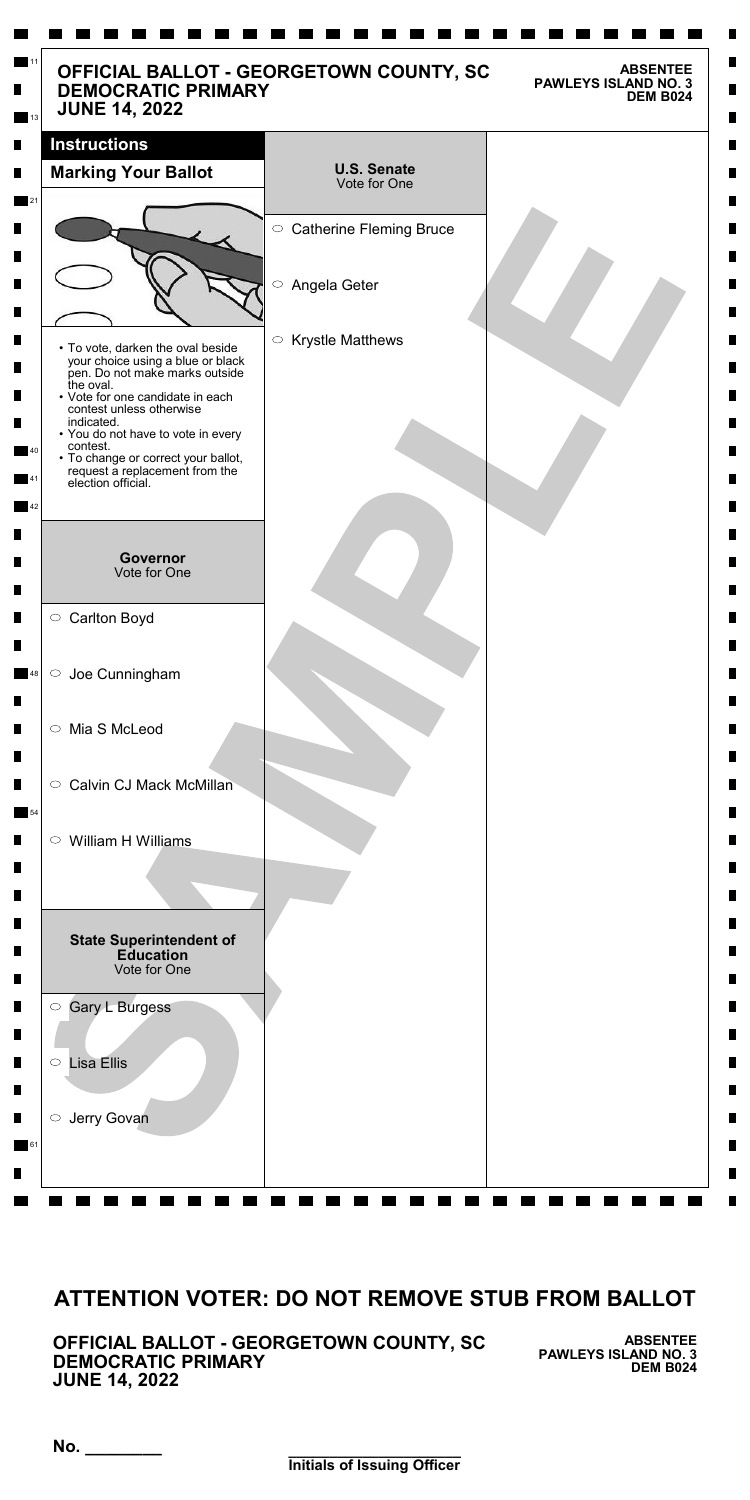**\_\_\_\_\_\_\_\_\_\_\_\_\_\_\_\_\_\_\_\_\_ Initials of Issuing Officer**

**No. \_\_\_\_\_\_\_\_**

**OFFICIAL BALLOT - GEORGETOWN COUNTY, SC DEMOCRATIC PRIMARY JUNE 14, 2022**

**ABSENTEE PAWLEYS ISLAND NO. 4 DEM B025**

| <b>DEMOCRATIC PRIMARY</b><br><b>JUNE 14, 2022</b>                                                                                                                                                                                                                                                                                                    | OFFICIAL BALLOT - GEORGETOWN COUNTY, SC<br><b>ABSENTEE</b><br><b>PAWLEYS ISLAND NO. 4</b><br><b>DEM B025</b> |
|------------------------------------------------------------------------------------------------------------------------------------------------------------------------------------------------------------------------------------------------------------------------------------------------------------------------------------------------------|--------------------------------------------------------------------------------------------------------------|
| <b>Instructions</b>                                                                                                                                                                                                                                                                                                                                  |                                                                                                              |
| <b>Marking Your Ballot</b>                                                                                                                                                                                                                                                                                                                           | <b>U.S. Senate</b><br>Vote for One                                                                           |
|                                                                                                                                                                                                                                                                                                                                                      | ○ Catherine Fleming Bruce                                                                                    |
|                                                                                                                                                                                                                                                                                                                                                      | $\bigcirc$<br>Angela Geter                                                                                   |
| • To vote, darken the oval beside<br>your choice using a blue or black<br>pen. Do not make marks outside<br>the oval.<br>• Vote for one candidate in each<br>contest unless otherwise<br>indicated.<br>• You do not have to vote in every<br>contest.<br>• To change or correct your ballot,<br>request a replacement from the<br>election official. | <b>Krystle Matthews</b><br>$\bigcirc$                                                                        |
| <b>Governor</b><br>Vote for One                                                                                                                                                                                                                                                                                                                      |                                                                                                              |
| ○ Carlton Boyd                                                                                                                                                                                                                                                                                                                                       |                                                                                                              |
| $\circ$ Joe Cunningham                                                                                                                                                                                                                                                                                                                               |                                                                                                              |
| Mia S McLeod<br>$\circ$                                                                                                                                                                                                                                                                                                                              |                                                                                                              |
| Calvin CJ Mack McMillan<br>$\circ$                                                                                                                                                                                                                                                                                                                   |                                                                                                              |
| $\circ$ William H Williams                                                                                                                                                                                                                                                                                                                           |                                                                                                              |
| <b>State Superintendent of</b><br><b>Education</b><br>Vote for One                                                                                                                                                                                                                                                                                   |                                                                                                              |
| <b>Gary L Burgess</b><br>$\bigcirc$                                                                                                                                                                                                                                                                                                                  |                                                                                                              |
| <b>Lisa Ellis</b><br>$\bigcirc$                                                                                                                                                                                                                                                                                                                      |                                                                                                              |

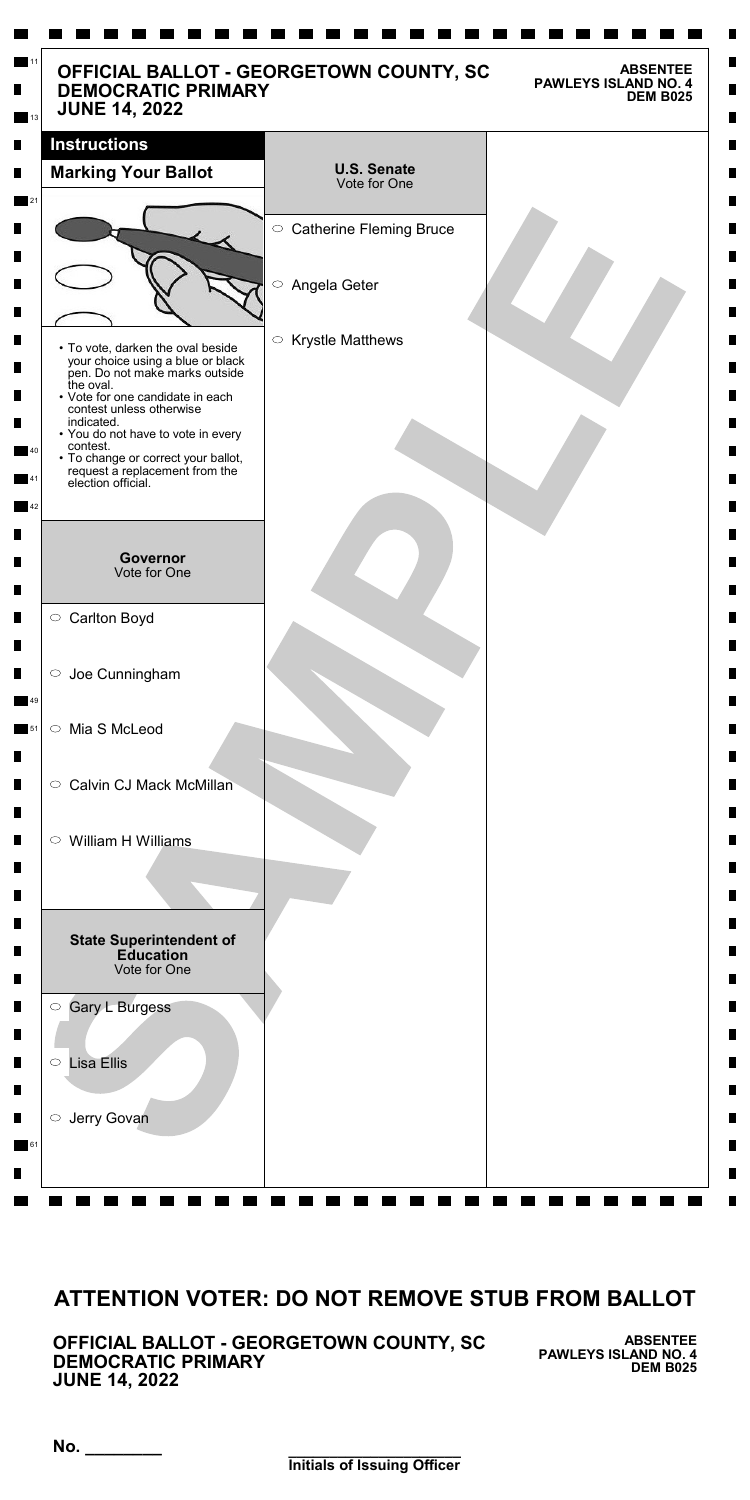**\_\_\_\_\_\_\_\_\_\_\_\_\_\_\_\_\_\_\_\_\_ Initials of Issuing Officer**

**No. \_\_\_\_\_\_\_\_**

**OFFICIAL BALLOT - GEORGETOWN COUNTY, SC DEMOCRATIC PRIMARY JUNE 14, 2022**

**ABSENTEE PAWLEYS ISLAND NO. 5 DEM B026**

| <b>Instructions</b>                                                                                                   |                                       |
|-----------------------------------------------------------------------------------------------------------------------|---------------------------------------|
| <b>Marking Your Ballot</b>                                                                                            | <b>U.S. Senate</b><br>Vote for One    |
|                                                                                                                       | ○ Catherine Fleming Bruce             |
|                                                                                                                       | $\bigcirc$<br>Angela Geter            |
| • To vote, darken the oval beside<br>your choice using a blue or black<br>pen. Do not make marks outside<br>the oval. | <b>Krystle Matthews</b><br>$\bigcirc$ |
| • Vote for one candidate in each<br>contest unless otherwise<br>indicated.<br>• You do not have to vote in every      |                                       |
| contest.<br>• To change or correct your ballot,<br>request a replacement from the<br>election official.               |                                       |
| <b>Governor</b>                                                                                                       |                                       |
| Vote for One                                                                                                          |                                       |
| ○ Carlton Boyd                                                                                                        |                                       |
| $\circ$ Joe Cunningham                                                                                                |                                       |
| Mia S McLeod<br>$\bigcirc$                                                                                            |                                       |
| Calvin CJ Mack McMillan<br>$\circ$                                                                                    |                                       |
| $\circ$ William H Williams                                                                                            |                                       |
|                                                                                                                       |                                       |
| <b>State Superintendent of</b><br><b>Education</b><br>Vote for One                                                    |                                       |

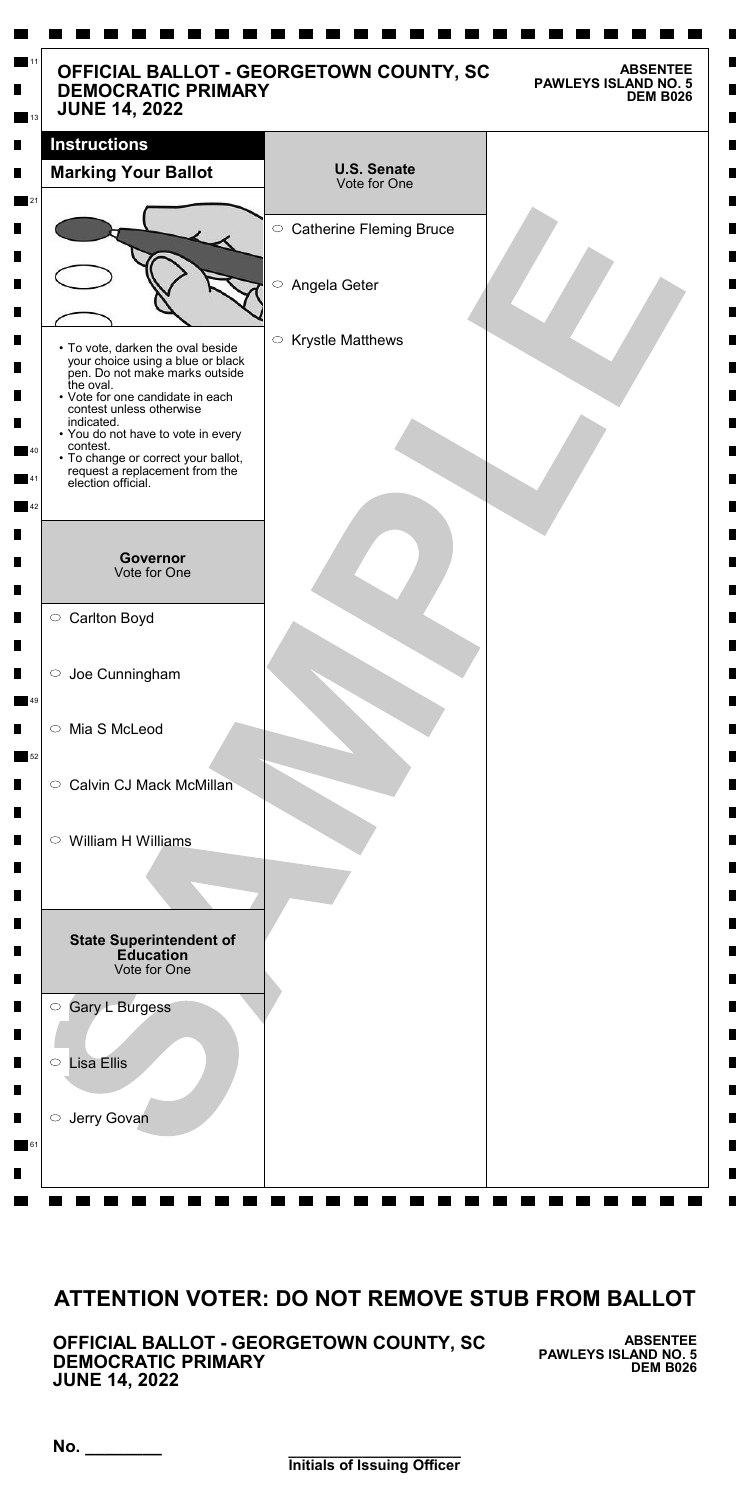**\_\_\_\_\_\_\_\_\_\_\_\_\_\_\_\_\_\_\_\_\_ Initials of Issuing Officer**

**No. \_\_\_\_\_\_\_\_**

**OFFICIAL BALLOT - GEORGETOWN COUNTY, SC DEMOCRATIC PRIMARY JUNE 14, 2022**

**ABSENTEE PENNYROYAL DEM B027**

| <b>DEMOCRATIC PRIMARY</b><br><b>JUNE 14, 2022</b>                                                                             | OFFICIAL BALLOT - GEORGETOWN COUNTY, SC | <b>ABSENTEE</b><br><b>PENNYROYAL</b><br><b>DEM B027</b> |
|-------------------------------------------------------------------------------------------------------------------------------|-----------------------------------------|---------------------------------------------------------|
| <b>Instructions</b>                                                                                                           |                                         |                                                         |
| <b>Marking Your Ballot</b>                                                                                                    | <b>U.S. Senate</b><br>Vote for One      |                                                         |
|                                                                                                                               | ○ Catherine Fleming Bruce               |                                                         |
|                                                                                                                               | $\bigcirc$<br>Angela Geter              |                                                         |
| • To vote, darken the oval beside<br>your choice using a blue or black<br>pen. Do not make marks outside                      | $\circ$ Krystle Matthews                |                                                         |
| the oval.<br>• Vote for one candidate in each<br>contest unless otherwise<br>indicated.<br>• You do not have to vote in every |                                         |                                                         |
| contest.<br>• To change or correct your ballot,<br>request a replacement from the<br>election official.                       |                                         |                                                         |
| Governor<br>Vote for One                                                                                                      |                                         |                                                         |
| ○ Carlton Boyd                                                                                                                |                                         |                                                         |
| $\circ$ Joe Cunningham                                                                                                        |                                         |                                                         |
| Mia S McLeod<br>$\bigcirc$                                                                                                    |                                         |                                                         |
| <b>Calvin CJ Mack McMillan</b><br>$\circ$                                                                                     |                                         |                                                         |
| William H Williams<br>$\circ$                                                                                                 |                                         |                                                         |
|                                                                                                                               |                                         |                                                         |
| <b>State Superintendent of</b><br><b>Education</b><br>Vote for One                                                            |                                         |                                                         |
| Gary L Burgess<br>$\bigcirc$                                                                                                  |                                         |                                                         |
| <b>Lisa Ellis</b><br>$\bigcirc$                                                                                               |                                         |                                                         |

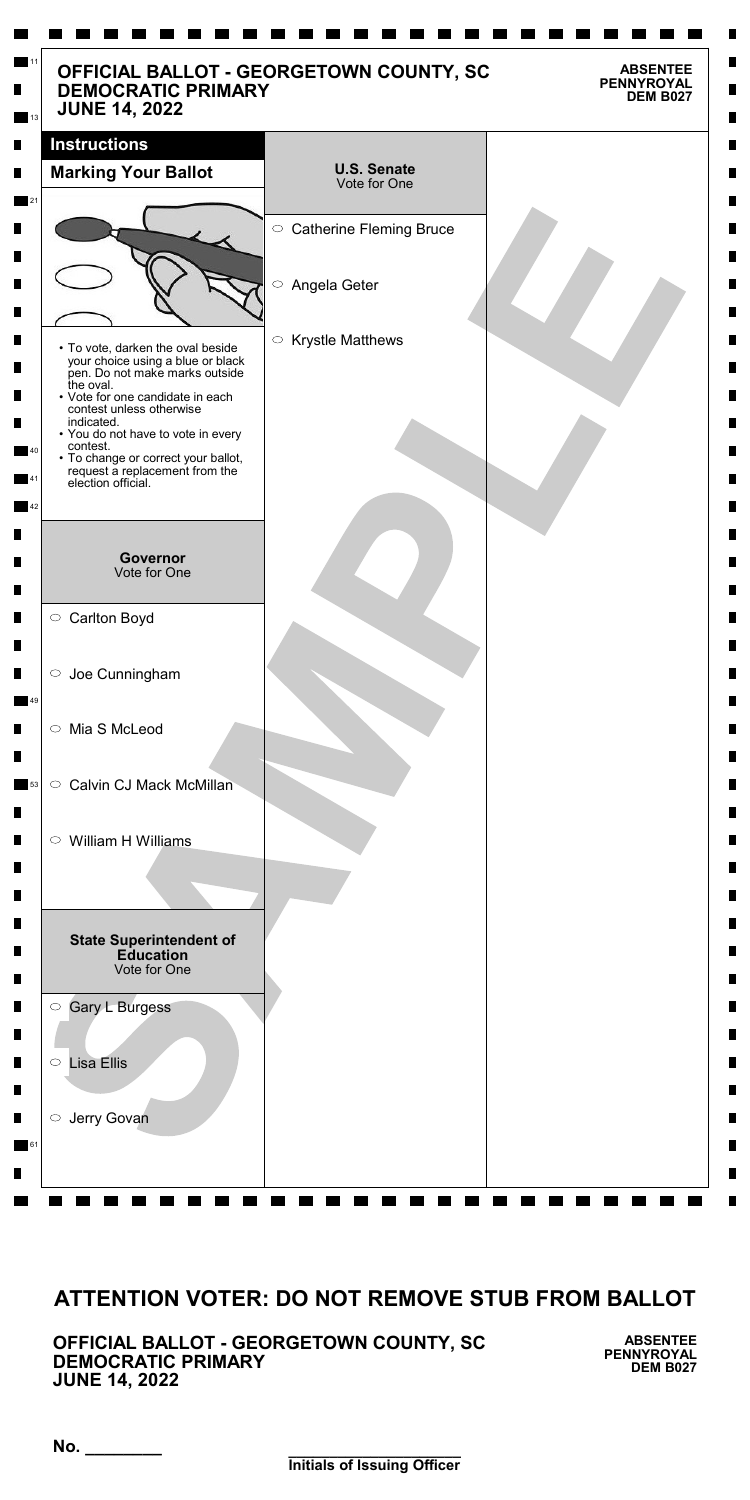**\_\_\_\_\_\_\_\_\_\_\_\_\_\_\_\_\_\_\_\_\_ Initials of Issuing Officer**

**No. \_\_\_\_\_\_\_\_**

**OFFICIAL BALLOT - GEORGETOWN COUNTY, SC DEMOCRATIC PRIMARY JUNE 14, 2022**

**ABSENTEE PLANTERSVILLE DEM B028**

| OFFICIAL BALLOT - GEORGETOWN COUNTY, SC<br><b>DEMOCRATIC PRIMARY</b><br><b>JUNE 14, 2022</b>             |                                       | <b>ABSENTEE</b><br><b>PLANTERSVILLE</b><br><b>DEM B028</b> |
|----------------------------------------------------------------------------------------------------------|---------------------------------------|------------------------------------------------------------|
| <b>Instructions</b>                                                                                      |                                       |                                                            |
| <b>Marking Your Ballot</b>                                                                               | <b>U.S. Senate</b><br>Vote for One    |                                                            |
|                                                                                                          | ○ Catherine Fleming Bruce             |                                                            |
|                                                                                                          |                                       |                                                            |
|                                                                                                          | $\bigcirc$<br>Angela Geter            |                                                            |
| • To vote, darken the oval beside<br>your choice using a blue or black<br>pen. Do not make marks outside | <b>Krystle Matthews</b><br>$\bigcirc$ |                                                            |
| the oval.<br>• Vote for one candidate in each<br>contest unless otherwise<br>indicated.                  |                                       |                                                            |
| • You do not have to vote in every<br>contest.<br>• To change or correct your ballot,                    |                                       |                                                            |
| request a replacement from the<br>election official.                                                     |                                       |                                                            |
|                                                                                                          |                                       |                                                            |
| <b>Governor</b><br>Vote for One                                                                          |                                       |                                                            |
| ○ Carlton Boyd                                                                                           |                                       |                                                            |
| Joe Cunningham<br>$\bigcirc$                                                                             |                                       |                                                            |
| Mia S McLeod<br>$\bigcirc$                                                                               |                                       |                                                            |
| <b>Calvin CJ Mack McMillan</b><br>$\circ$                                                                |                                       |                                                            |
| William H Williams<br>$\circ$                                                                            |                                       |                                                            |
|                                                                                                          |                                       |                                                            |
| <b>State Superintendent of</b><br><b>Education</b><br>Vote for One                                       |                                       |                                                            |
| <b>Gary L Burgess</b><br>$\bigcirc$                                                                      |                                       |                                                            |
| <b>Lisa Ellis</b><br>$\bigcirc$                                                                          |                                       |                                                            |

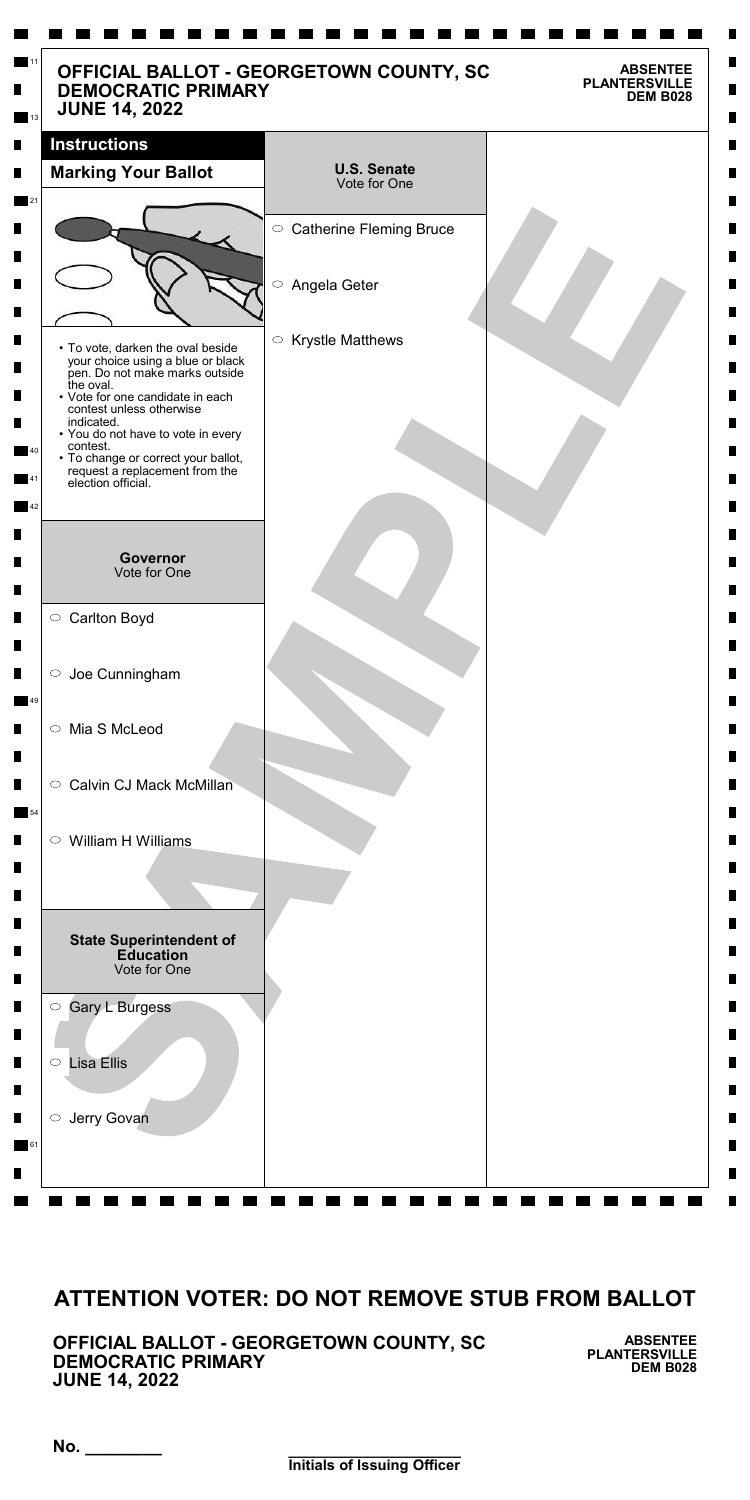**\_\_\_\_\_\_\_\_\_\_\_\_\_\_\_\_\_\_\_\_\_ Initials of Issuing Officer**

**No. \_\_\_\_\_\_\_\_**

**OFFICIAL BALLOT - GEORGETOWN COUNTY, SC DEMOCRATIC PRIMARY JUNE 14, 2022**

**ABSENTEE PLEASANT HILL DEM B029**

| OFFICIAL BALLOT - GEORGETOWN COUNTY, SC<br><b>DEMOCRATIC PRIMARY</b><br><b>JUNE 14, 2022</b>                                                  |                                       | <b>ABSENTEE</b><br><b>PLEASANT HILL</b><br><b>DEM B029</b> |
|-----------------------------------------------------------------------------------------------------------------------------------------------|---------------------------------------|------------------------------------------------------------|
| <b>Instructions</b>                                                                                                                           |                                       |                                                            |
| <b>Marking Your Ballot</b>                                                                                                                    | <b>U.S. Senate</b><br>Vote for One    |                                                            |
|                                                                                                                                               | ○ Catherine Fleming Bruce             |                                                            |
|                                                                                                                                               | $\bigcirc$<br>Angela Geter            |                                                            |
| • To vote, darken the oval beside<br>your choice using a blue or black<br>pen. Do not make marks outside                                      | <b>Krystle Matthews</b><br>$\bigcirc$ |                                                            |
| the oval.<br>• Vote for one candidate in each<br>contest unless otherwise<br>indicated.                                                       |                                       |                                                            |
| • You do not have to vote in every<br>contest.<br>• To change or correct your ballot,<br>request a replacement from the<br>election official. |                                       |                                                            |
|                                                                                                                                               |                                       |                                                            |
| <b>Governor</b><br>Vote for One                                                                                                               |                                       |                                                            |
| ○ Carlton Boyd                                                                                                                                |                                       |                                                            |
| $\circ$ Joe Cunningham                                                                                                                        |                                       |                                                            |
| Mia S McLeod<br>$\bigcirc$                                                                                                                    |                                       |                                                            |
| <b>Calvin CJ Mack McMillan</b><br>$\circ$                                                                                                     |                                       |                                                            |
| William H Williams<br>$\circ$                                                                                                                 |                                       |                                                            |
|                                                                                                                                               |                                       |                                                            |
| <b>State Superintendent of</b><br><b>Education</b><br>Vote for One                                                                            |                                       |                                                            |
| <b>Gary L Burgess</b><br>$\bigcirc$                                                                                                           |                                       |                                                            |
| <b>Lisa Ellis</b><br>$\bigcirc$                                                                                                               |                                       |                                                            |

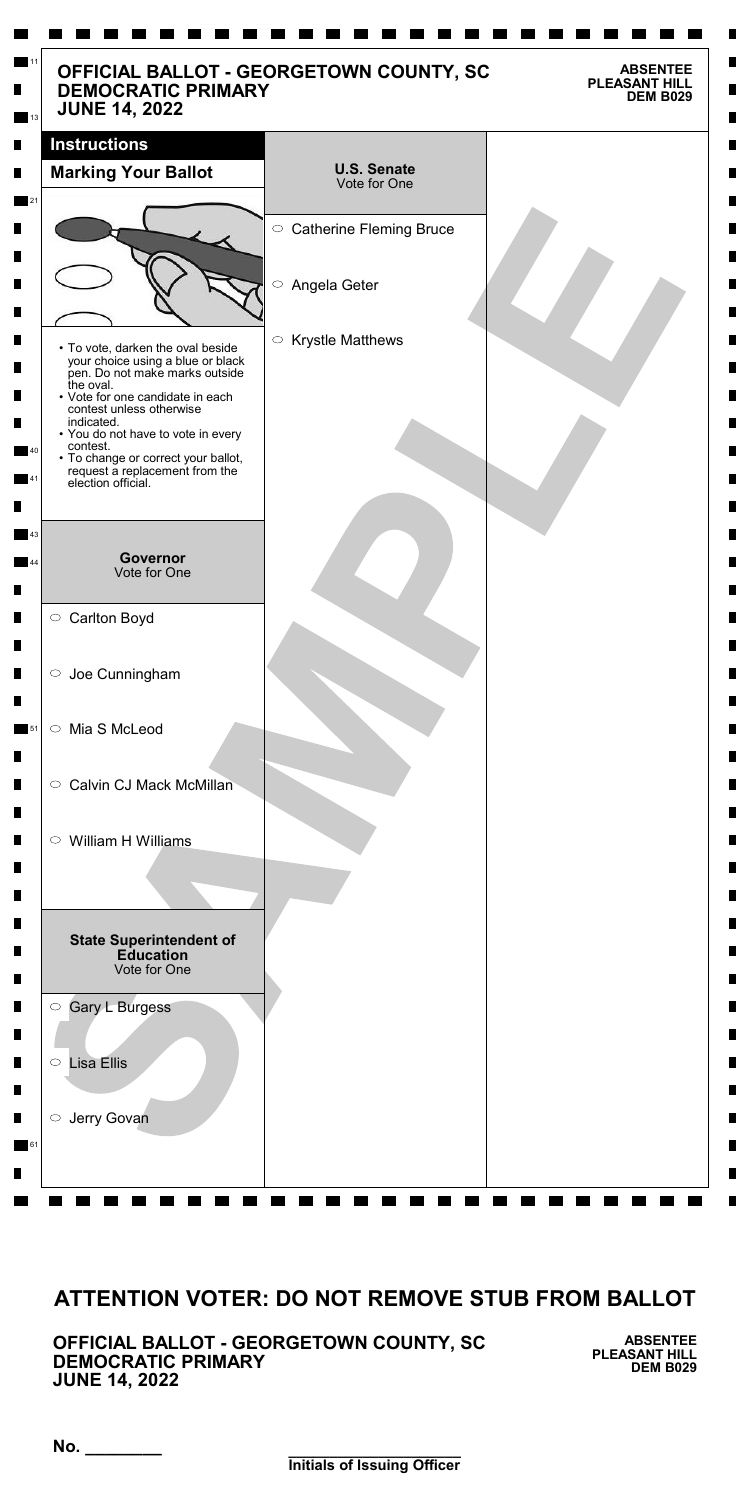**\_\_\_\_\_\_\_\_\_\_\_\_\_\_\_\_\_\_\_\_\_ Initials of Issuing Officer**

**No. \_\_\_\_\_\_\_\_**

**OFFICIAL BALLOT - GEORGETOWN COUNTY, SC DEMOCRATIC PRIMARY JUNE 14, 2022**

**ABSENTEE POTATO BED FERRY DEM B030**

| <b>DEMOCRATIC PRIMARY</b><br><b>JUNE 14, 2022</b>                                                                                             | OFFICIAL BALLOT - GEORGETOWN COUNTY, SC | <b>POTATO BED FERRY</b><br><b>DEM B030</b> |
|-----------------------------------------------------------------------------------------------------------------------------------------------|-----------------------------------------|--------------------------------------------|
| <b>Instructions</b>                                                                                                                           |                                         |                                            |
| <b>Marking Your Ballot</b>                                                                                                                    | <b>U.S. Senate</b><br>Vote for One      |                                            |
|                                                                                                                                               | ○ Catherine Fleming Bruce               |                                            |
|                                                                                                                                               |                                         |                                            |
|                                                                                                                                               | $\bigcirc$<br>Angela Geter              |                                            |
| • To vote, darken the oval beside<br>your choice using a blue or black<br>pen. Do not make marks outside                                      | <b>Krystle Matthews</b><br>$\bigcirc$   |                                            |
| the oval.<br>• Vote for one candidate in each<br>contest unless otherwise<br>indicated.                                                       |                                         |                                            |
| • You do not have to vote in every<br>contest.<br>• To change or correct your ballot,<br>request a replacement from the<br>election official. |                                         |                                            |
|                                                                                                                                               |                                         |                                            |
| <b>Governor</b><br>Vote for One                                                                                                               |                                         |                                            |
| ○ Carlton Boyd                                                                                                                                |                                         |                                            |
| $\circ$ Joe Cunningham                                                                                                                        |                                         |                                            |
| Mia S McLeod<br>$\circ$                                                                                                                       |                                         |                                            |
| <b>Calvin CJ Mack McMillan</b><br>$\circ$                                                                                                     |                                         |                                            |
| William H Williams<br>$\circ$                                                                                                                 |                                         |                                            |
|                                                                                                                                               |                                         |                                            |
| <b>State Superintendent of</b><br><b>Education</b><br>Vote for One                                                                            |                                         |                                            |
| <b>Gary L Burgess</b><br>$\bigcirc$                                                                                                           |                                         |                                            |
| <b>Lisa Ellis</b><br>$\bigcirc$                                                                                                               |                                         |                                            |

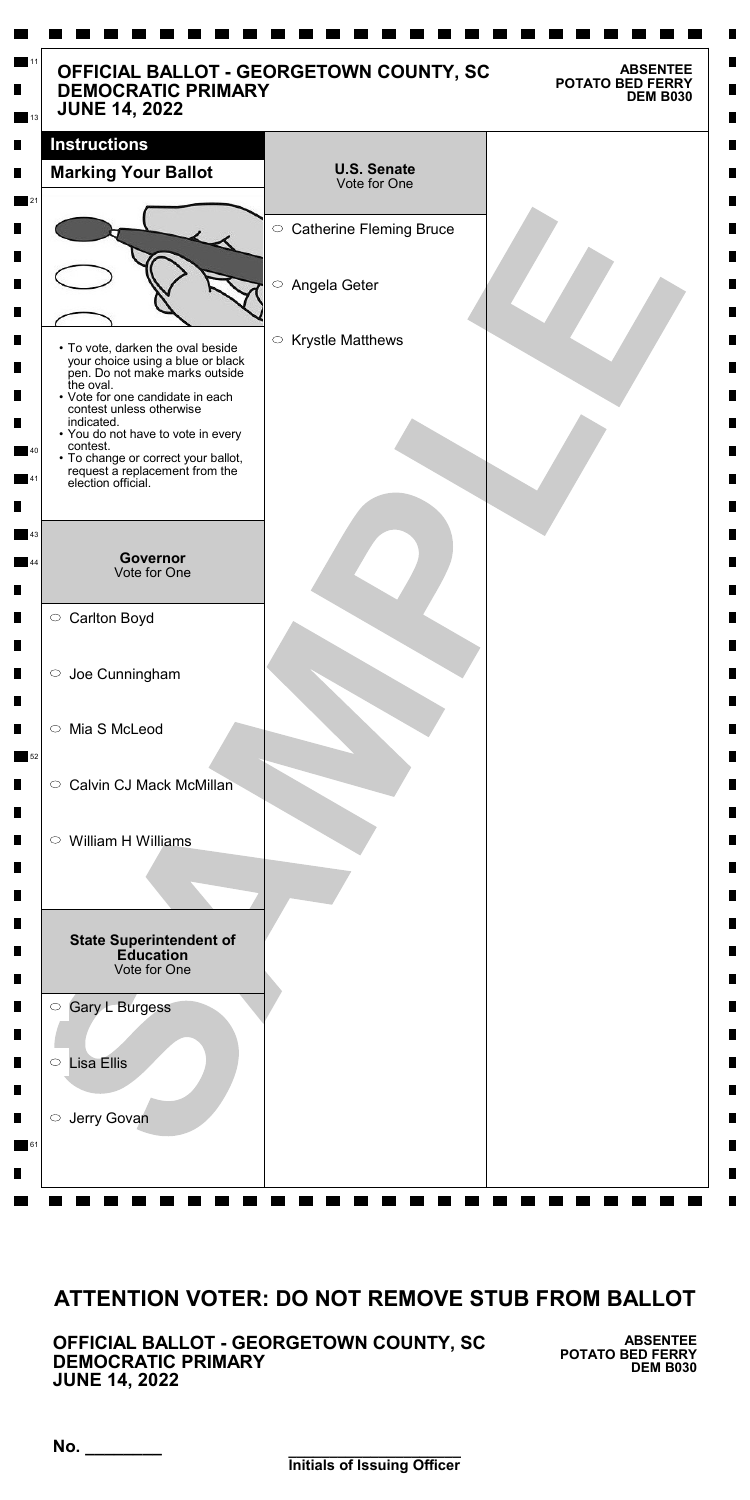**\_\_\_\_\_\_\_\_\_\_\_\_\_\_\_\_\_\_\_\_\_ Initials of Issuing Officer**

**No. \_\_\_\_\_\_\_\_**

**OFFICIAL BALLOT - GEORGETOWN COUNTY, SC DEMOCRATIC PRIMARY JUNE 14, 2022**

**ABSENTEE SAMPIT DEM B031**

| <b>DEMOCRATIC PRIMARY</b><br><b>JUNE 14, 2022</b>                                                                             | OFFICIAL BALLOT - GEORGETOWN COUNTY, SC        | <b>ABSENTEE</b><br><b>SAMPIT</b><br><b>DEM B031</b> |
|-------------------------------------------------------------------------------------------------------------------------------|------------------------------------------------|-----------------------------------------------------|
| <b>Instructions</b>                                                                                                           |                                                |                                                     |
| <b>Marking Your Ballot</b>                                                                                                    | <b>U.S. Senate</b><br>Vote for One             |                                                     |
|                                                                                                                               | ○ Catherine Fleming Bruce                      |                                                     |
|                                                                                                                               | $\bigcirc$<br>Angela Geter                     |                                                     |
| • To vote, darken the oval beside<br>your choice using a blue or black<br>pen. Do not make marks outside                      | <b>Krystle Matthews</b><br>$\circlearrowright$ |                                                     |
| the oval.<br>• Vote for one candidate in each<br>contest unless otherwise<br>indicated.<br>• You do not have to vote in every |                                                |                                                     |
| contest.<br>• To change or correct your ballot,<br>request a replacement from the<br>election official.                       |                                                |                                                     |
|                                                                                                                               |                                                |                                                     |
| Governor<br><b>Vote for One</b>                                                                                               |                                                |                                                     |
| ○ Carlton Boyd                                                                                                                |                                                |                                                     |
| $\circ$ Joe Cunningham                                                                                                        |                                                |                                                     |
| ○ Mia S McLeod                                                                                                                |                                                |                                                     |
| <b>Calvin CJ Mack McMillan</b><br>$\bigcirc$                                                                                  |                                                |                                                     |
| $\circ$ William H Williams                                                                                                    |                                                |                                                     |
|                                                                                                                               |                                                |                                                     |
| <b>State Superintendent of</b><br><b>Education</b><br>Vote for One                                                            |                                                |                                                     |
| Gary L Burgess<br>$\bigcirc$                                                                                                  |                                                |                                                     |
| <b>Lisa Ellis</b><br>$\bigcirc$                                                                                               |                                                |                                                     |

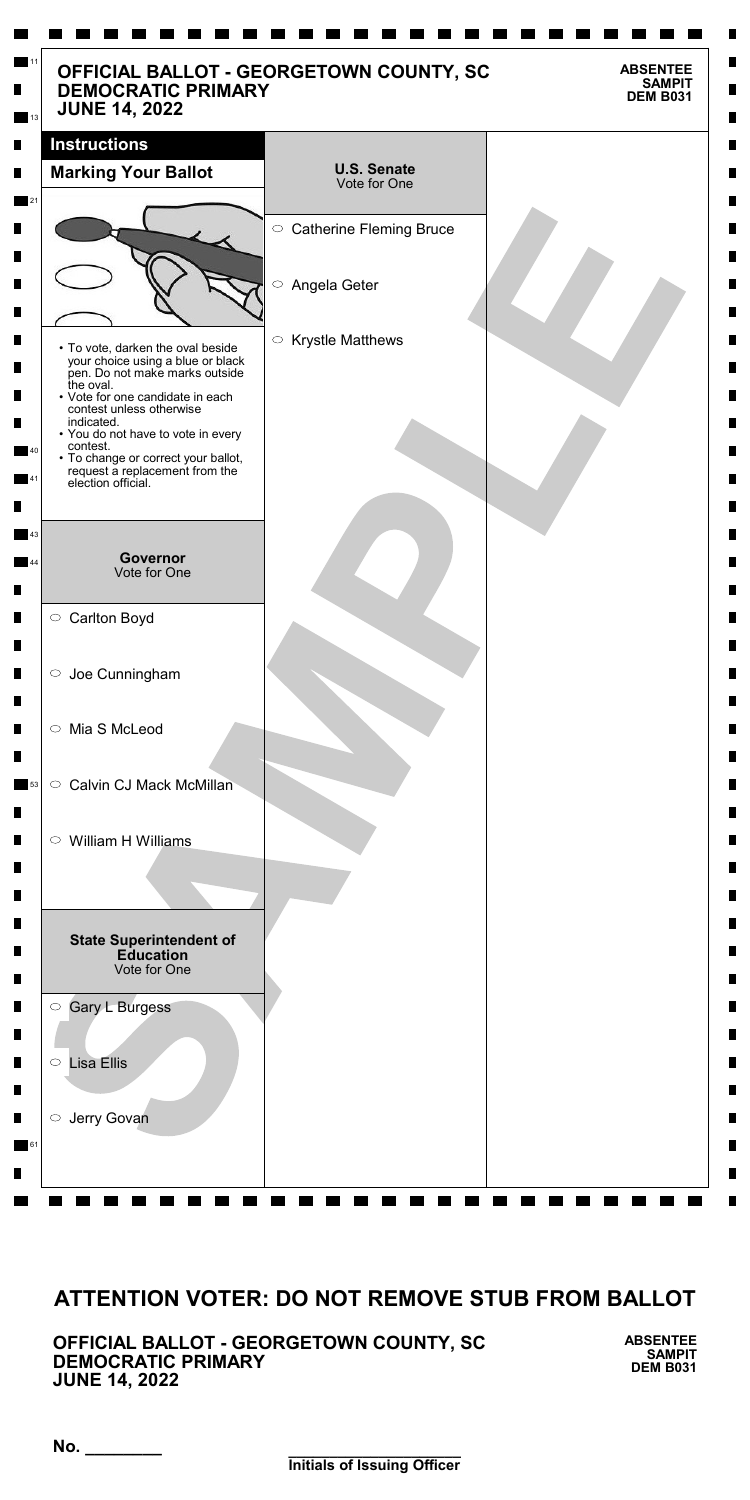**\_\_\_\_\_\_\_\_\_\_\_\_\_\_\_\_\_\_\_\_\_ Initials of Issuing Officer**

**No. \_\_\_\_\_\_\_\_**

**OFFICIAL BALLOT - GEORGETOWN COUNTY, SC DEMOCRATIC PRIMARY JUNE 14, 2022**

**ABSENTEE SANTEE DEM B032**

| <b>DEMOCRATIC PRIMARY</b><br><b>JUNE 14, 2022</b>                                                                             | OFFICIAL BALLOT - GEORGETOWN COUNTY, SC        | <b>ABSENTEE</b><br><b>SANTEE</b><br><b>DEM B032</b> |
|-------------------------------------------------------------------------------------------------------------------------------|------------------------------------------------|-----------------------------------------------------|
| <b>Instructions</b>                                                                                                           |                                                |                                                     |
| <b>Marking Your Ballot</b>                                                                                                    | <b>U.S. Senate</b><br>Vote for One             |                                                     |
|                                                                                                                               | ○ Catherine Fleming Bruce                      |                                                     |
|                                                                                                                               | $\bigcirc$<br>Angela Geter                     |                                                     |
| • To vote, darken the oval beside<br>your choice using a blue or black<br>pen. Do not make marks outside                      | <b>Krystle Matthews</b><br>$\circlearrowright$ |                                                     |
| the oval.<br>• Vote for one candidate in each<br>contest unless otherwise<br>indicated.<br>• You do not have to vote in every |                                                |                                                     |
| contest.<br>• To change or correct your ballot,<br>request a replacement from the<br>election official.                       |                                                |                                                     |
|                                                                                                                               |                                                |                                                     |
| Governor<br><b>Vote for One</b>                                                                                               |                                                |                                                     |
| ○ Carlton Boyd                                                                                                                |                                                |                                                     |
| $\circ$ Joe Cunningham                                                                                                        |                                                |                                                     |
| ○ Mia S McLeod                                                                                                                |                                                |                                                     |
| <b>Calvin CJ Mack McMillan</b><br>$\bigcirc$                                                                                  |                                                |                                                     |
| $\circ$ William H Williams                                                                                                    |                                                |                                                     |
|                                                                                                                               |                                                |                                                     |
| <b>State Superintendent of</b><br><b>Education</b><br>Vote for One                                                            |                                                |                                                     |
| Gary L Burgess<br>$\bigcirc$                                                                                                  |                                                |                                                     |
| <b>Lisa Ellis</b><br>$\bigcirc$                                                                                               |                                                |                                                     |

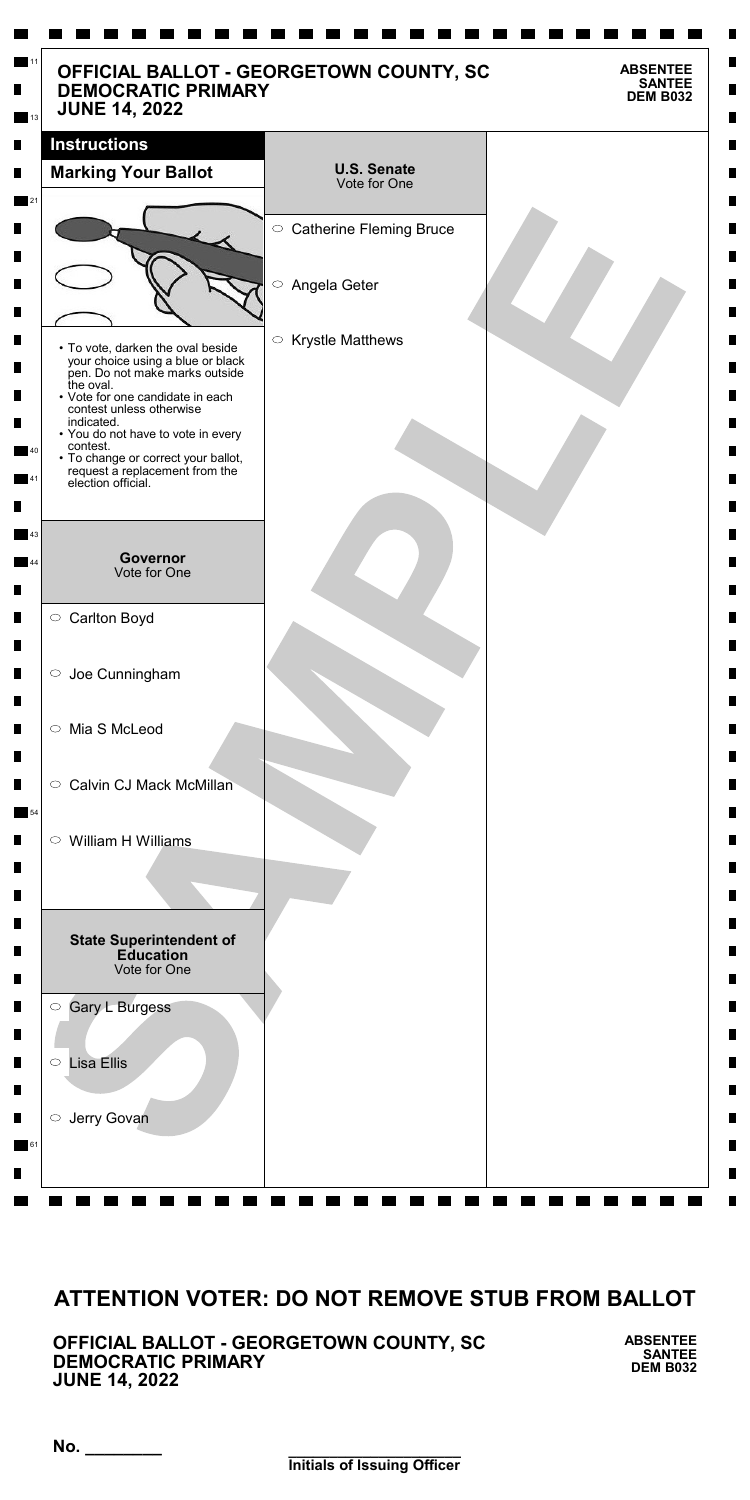**\_\_\_\_\_\_\_\_\_\_\_\_\_\_\_\_\_\_\_\_\_ Initials of Issuing Officer**

**No. \_\_\_\_\_\_\_\_**

**OFFICIAL BALLOT - GEORGETOWN COUNTY, SC DEMOCRATIC PRIMARY JUNE 14, 2022**

**ABSENTEE SPRING GULLEY DEM B033**

| <b>DEMOCRATIC PRIMARY</b><br><b>JUNE 14, 2022</b>                                                        | OFFICIAL BALLOT - GEORGETOWN COUNTY, SC | <b>ABSENTEE</b><br><b>SPRING GULLEY</b><br><b>DEM B033</b> |
|----------------------------------------------------------------------------------------------------------|-----------------------------------------|------------------------------------------------------------|
| <b>Instructions</b>                                                                                      |                                         |                                                            |
| <b>Marking Your Ballot</b>                                                                               | <b>U.S. Senate</b><br>Vote for One      |                                                            |
|                                                                                                          | ○ Catherine Fleming Bruce               |                                                            |
|                                                                                                          |                                         |                                                            |
|                                                                                                          | $\bigcirc$<br>Angela Geter              |                                                            |
|                                                                                                          |                                         |                                                            |
| • To vote, darken the oval beside<br>your choice using a blue or black<br>pen. Do not make marks outside | <b>Krystle Matthews</b><br>$\bigcirc$   |                                                            |
| the oval.<br>• Vote for one candidate in each<br>contest unless otherwise                                |                                         |                                                            |
| indicated.<br>• You do not have to vote in every<br>contest.                                             |                                         |                                                            |
| • To change or correct your ballot,<br>request a replacement from the<br>election official.              |                                         |                                                            |
|                                                                                                          |                                         |                                                            |
|                                                                                                          |                                         |                                                            |
| <b>Governor</b><br>Vote for One                                                                          |                                         |                                                            |
| ○ Carlton Boyd                                                                                           |                                         |                                                            |
|                                                                                                          |                                         |                                                            |
| $\circ$ Joe Cunningham                                                                                   |                                         |                                                            |
| Mia S McLeod<br>$\bigcirc$                                                                               |                                         |                                                            |
|                                                                                                          |                                         |                                                            |
| <b>Calvin CJ Mack McMillan</b><br>$\bigcirc$                                                             |                                         |                                                            |
| William H Williams<br>$\circ$                                                                            |                                         |                                                            |
|                                                                                                          |                                         |                                                            |
|                                                                                                          |                                         |                                                            |
| <b>State Superintendent of</b><br><b>Education</b><br>Vote for One                                       |                                         |                                                            |
| <b>Gary L Burgess</b><br>$\bigcirc$                                                                      |                                         |                                                            |
|                                                                                                          |                                         |                                                            |